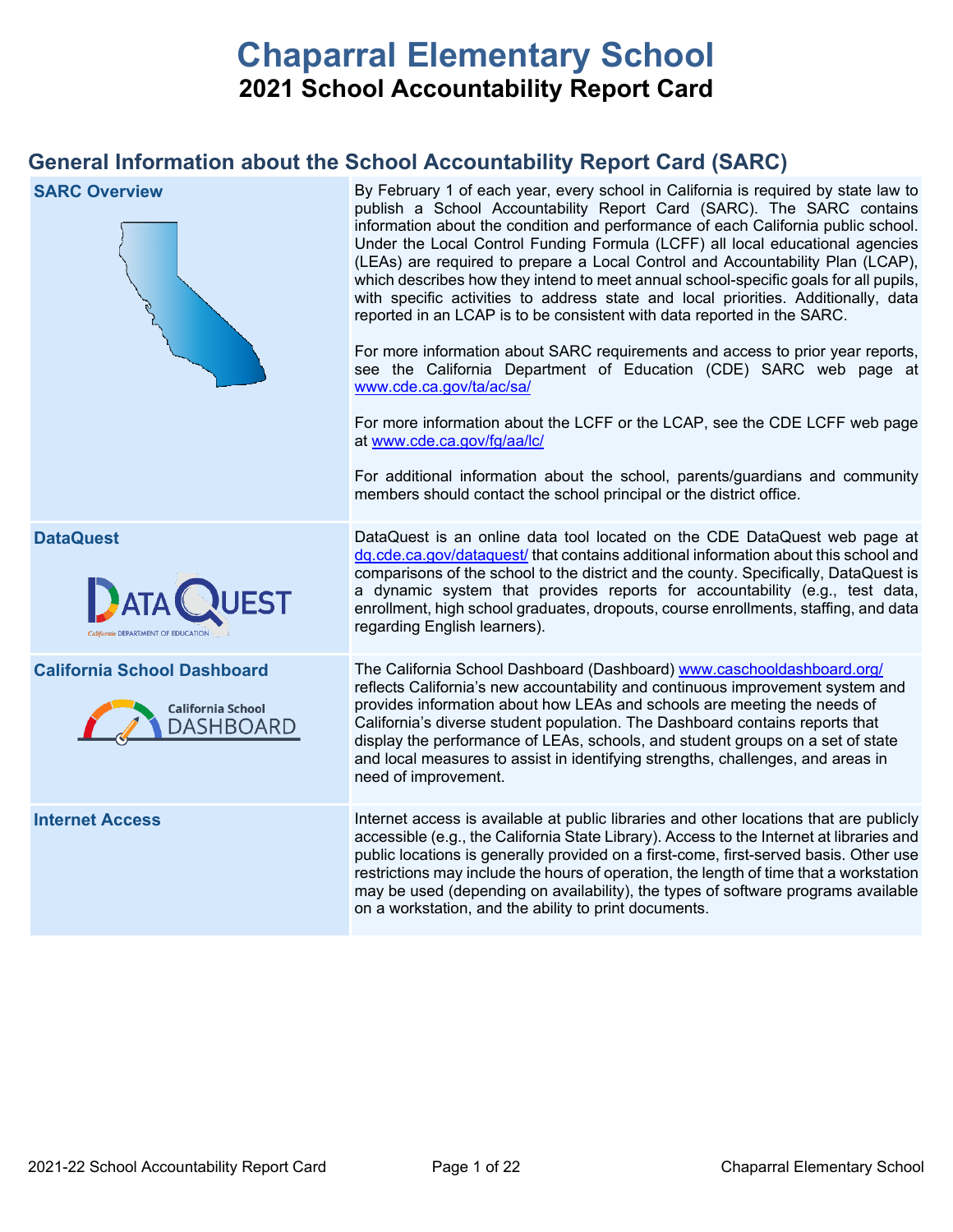#### **2021-22 School Contact Information**

| <b>School Name</b>                       | <b>Chaparral Elementary School</b> |
|------------------------------------------|------------------------------------|
| <b>Street</b>                            | 17250 Tannin Dr.                   |
| City, State, Zip                         | Poway, CA 92064-1123               |
| <b>Phone Number</b>                      | 858-485-0042                       |
| <b>Principal</b>                         | Rhiannon Sharp Buhr                |
| <b>Email Address</b>                     | rbuhr@powayusd.com                 |
| <b>School Website</b>                    | www.powayusd.com                   |
| <b>County-District-School (CDS) Code</b> | 37682966097216                     |

| <b>2021-22 District Contact Information</b> |                          |  |  |  |
|---------------------------------------------|--------------------------|--|--|--|
| <b>District Name</b>                        | Poway Unified            |  |  |  |
| <b>Phone Number</b>                         | 858-521-2800             |  |  |  |
| Superintendent                              | Marian Kim-Phelps, Ed.D. |  |  |  |
| <b>Email Address</b>                        | cdonnelly@powayusd.com   |  |  |  |
| <b>District Website Address</b>             | www.powayusd.com         |  |  |  |

#### **2021-22 School Overview**

The picture that is drawn of Chaparral Elementary School seems lifted from a Norman Rockwell painting. Our school is an award winning National Blue Ribbon, National School of Character, and California Distinguished School perched on a sunny hillside in Poway, California, amid a residential neighborhood overlooking the San Diego suburb of Rancho Bernardo. Chaparral Elementary School is a highly industrious gathering place! Each week, our campus is alive with legions of volunteers, committed professionals, hardworking support staff, and enthusiastic students. Our school boasts one of PUSD's largest forces of parent and community volunteers. Our school annually logs an average of 15,000 volunteer hours according to PTA data collected over the past five years. Chaparral has over 800 students from preschool, critical skills classrooms, and transitional kindergarten through fifth grade, walk or drive in from the neighboring areas of Rancho Bernardo and Poway. During the week, our Extended Student Services program opens at 6:30 a.m. and closes at 6:00 p.m. each evening and supervises the District's largest ESS program with over 200 students enrolled. Our preschool classes meet each day to instruct more than twenty-two children in a parent participation program aimed at preparing our children for success in kindergarten and beyond. Chaparral is a nationally recognized and award winning institution meeting the diverse needs of a large and motivated student body. As envisioned, these predicted accomplishments are guided annually through the shared leadership of Chaparral's dedicated teachers, staff, principal, and community. Together, we work hand-in-hand to foster in each child a passion to learn using enriched curriculum, researched best practices, and technological advances. Our school goals are to increase student responsibility for individual behavior and to promote academic excellence for all students. Chaparral is a district leader in integrating character education throughout our academic curriculum. Our Chaparral mission statement captures the essence of what we value. "The students, parents, and staff of Chaparral Elementary School create a positive and productive environment that instills in each child, strength of character, a sense of community, and love of learning." Teachers teams have been trained in Responsive Classroom, a program highlighted on the federal list of best practices for character education. Chaparral Elementary is mentioned in the nationally published Responsive Classroom brochure as a "success story" in the implementation of the model. In our classrooms, one can observe strategies such as morning meetings, academic choice, and cooperative structures to teach and support appropriate social development and academic achievement. A wide range of programs and support services have been developed to enhance student achievement and character development at Chaparral. Examples of these support service groups include the following: Art's Attack - Character Counts! - Fifth Grade Band - Chaparral Foundation - Physical Education Program - Technology - Mentors - Fitness Club - Student Council - Melody Makers Choral Program - Academic Mentor Program - Innovation Lab- Garden Program - PBIS - Preschool - SHOK/OASIS (Adult Volunteer Programs) - RtI2 (Response to Intervention and Instruction) - Kids In Action- ELL - GATE Programs - Community Gathering. The students, parents, and staff of Chaparral Elementary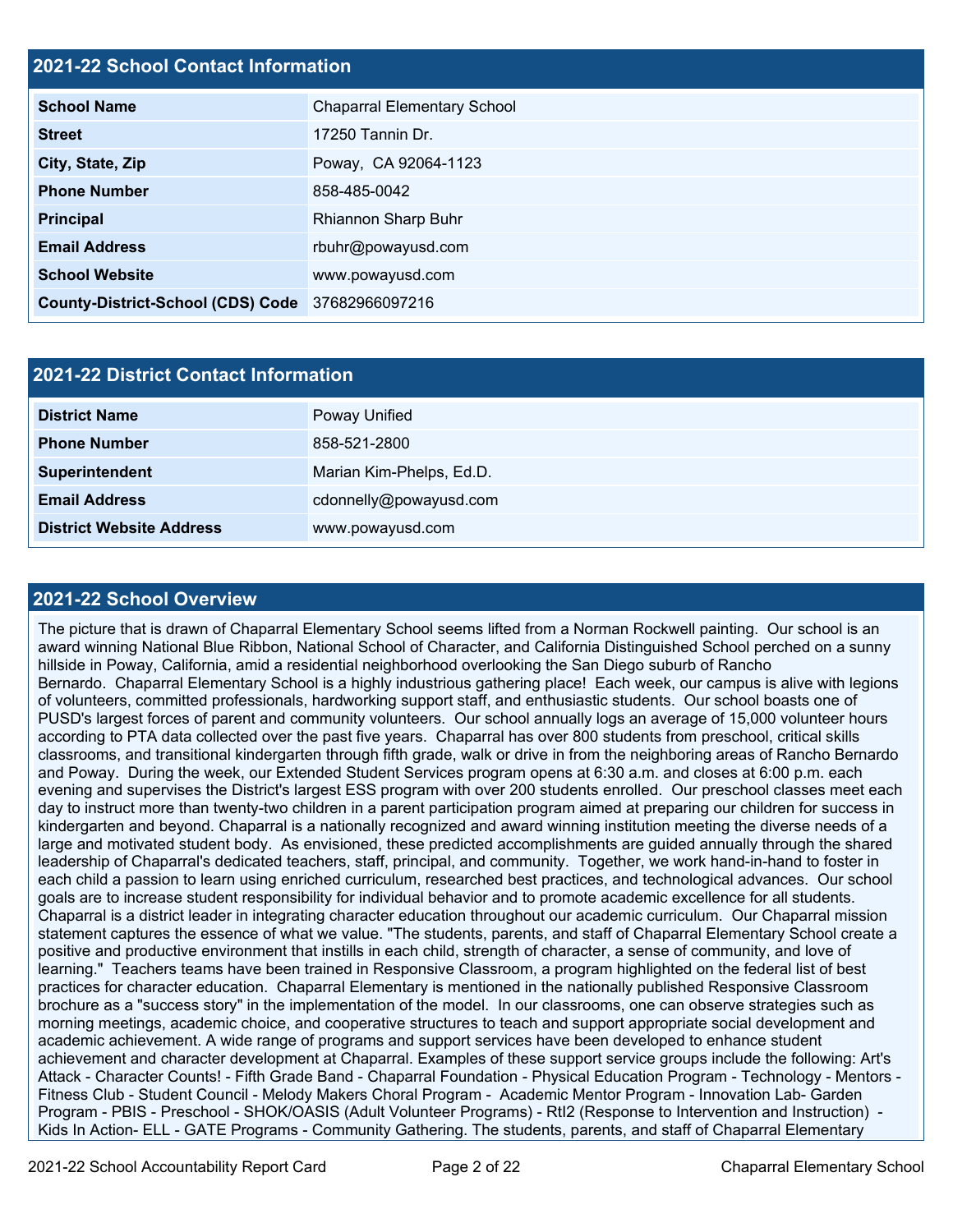School create a positive and productive environment that instills in each child, strength of character, a sense of community, and love of learning.

Chaparral is committed to empowering students to achieve their highest potential, We are dedicated to instilling in each student a love of learning, the willingness to take risks, and to be problem solvers. The school and the community are united with a goal of developing students who are confident, innovative, equipped with the knowledge, skills, and productivity to continue their education and become respectful, responsible, and inspired adults

We believe ALL students can learn each and every day, whatever it takes!

# **About this School**

### **2020-21 Student Enrollment by Grade Level**

| <b>Grade Level</b>      | Number of Students |
|-------------------------|--------------------|
| Kindergarten            | 156                |
| Grade 1                 | 133                |
| Grade 2                 | 125                |
| Grade 3                 | 123                |
| Grade 4                 | 131                |
| Grade 5                 | 134                |
| <b>Total Enrollment</b> | 802                |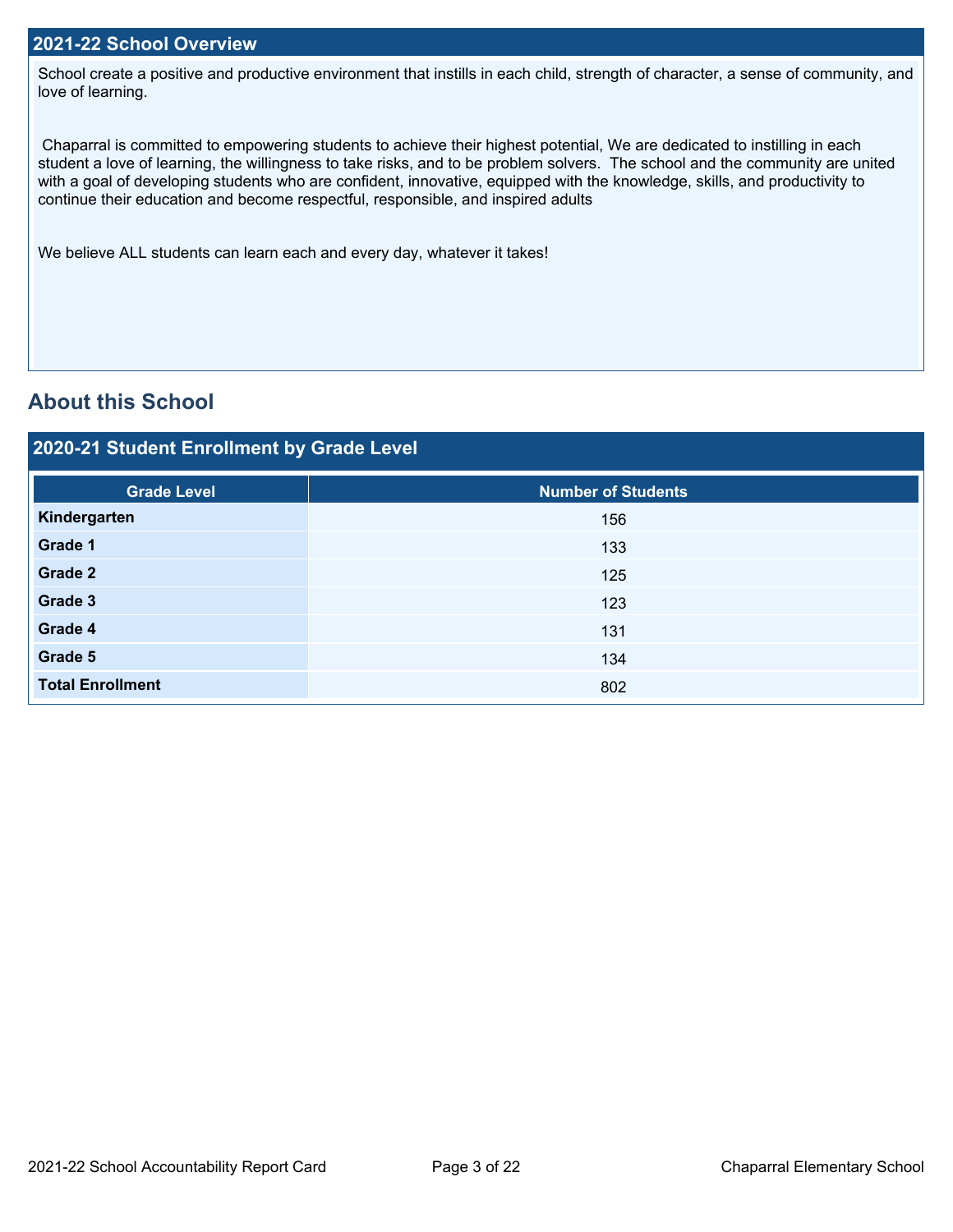### **2020-21 Student Enrollment by Student Group**

| <b>Percent of Total Enrollment</b> |
|------------------------------------|
| 0.1                                |
| 16.3                               |
| 1.4                                |
| 3.2                                |
| 12.8                               |
| 0.1                                |
| 13.7                               |
| 52.2                               |
| 12.3                               |
| 0.1                                |
| $\mathbf{1}$                       |
| 11.6                               |
| 14.1                               |
|                                    |

# **A. Conditions of Learning State Priority: Basic**

The SARC provides the following information relevant to the State priority: Basic (Priority 1):

- Degree to which teachers are appropriately assigned and fully credentialed in the subject area and for the pupils they are teaching;
- Pupils have access to standards-aligned instructional materials; and
- School facilities are maintained in good repair

Note: For more information refer to the Updated Teacher Equity Definitions web page at<https://www.cde.ca.gov/pd/ee/teacherequitydefinitions.asp>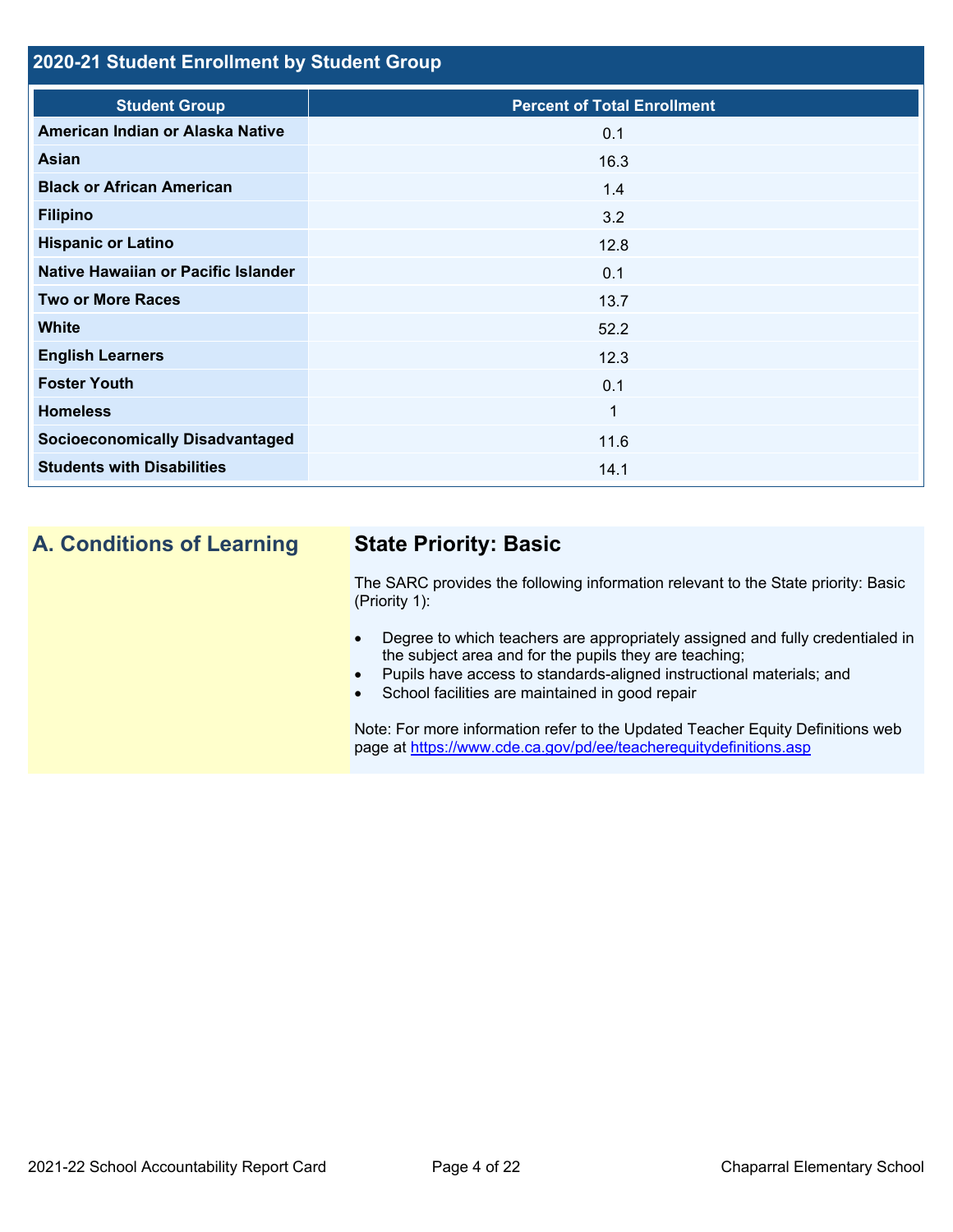| <b>2019-20 Teacher Preparation and Placement</b>                                                |         |  |  |  |
|-------------------------------------------------------------------------------------------------|---------|--|--|--|
| <b>Authorization/Assignment</b>                                                                 | 2019-20 |  |  |  |
| Fully (Preliminary or Clear) Credentialed for Subject and Student Placement (properly assigned) |         |  |  |  |
| <b>Intern Credential Holders Properly Assigned</b>                                              |         |  |  |  |
| Teachers Without Credentials and Misassignments ("ineffective" under ESSA)                      |         |  |  |  |
| Credentialed Teachers Assigned Out-of-Field ("out-of-field" under ESSA)                         |         |  |  |  |
| Unknown                                                                                         |         |  |  |  |
| <b>Total Teaching Positions</b>                                                                 |         |  |  |  |

Note: The data in this table is based on Full Time Equivalent (FTE) status. One FTE equals one staff member working full time; one FTE could also represent two staff members who each work 50 percent of full time. Additionally, an assignment is defined as a position that an educator is assigned to based on setting, subject, and grade level. An authorization is defined as the services that an educator is authorized to provide to students.

# **2019-20 Teachers Without Credentials and Misassignments (considered "ineffective" under ESSA) Authorization/Assignment 2019-20 Permits and Waivers Misassignments Vacant Positions Total Teachers Without Credentials and Misassignments**

| 2019-20 Credentialed Teachers Assigned Out-of-Field (considered "out-of-field" under ESSA) |         |  |  |  |
|--------------------------------------------------------------------------------------------|---------|--|--|--|
| <b>Indicator</b>                                                                           | 2019-20 |  |  |  |
| Credentialed Teachers Authorized on a Permit or Waiver                                     |         |  |  |  |
| <b>Local Assignment Options</b>                                                            |         |  |  |  |
| <b>Total Out-of-Field Teachers</b>                                                         |         |  |  |  |

# **2019-20 Class Assignments**

| Indicator                                                                                                                                     | 2019-20 |
|-----------------------------------------------------------------------------------------------------------------------------------------------|---------|
| <b>Misassignments for English Learners</b><br>(a percentage of all the classes with English learners taught by teachers that are misassigned) |         |
| No credential, permit or authorization to teach                                                                                               |         |
| (a percentage of all the classes taught by teachers with no record of an authorization to teach)                                              |         |

| 2021-22 Quality, Currency, Availability of Textbooks and Other Instructional Materials |          |  |  |  |
|----------------------------------------------------------------------------------------|----------|--|--|--|
| Year and month in which the data were collected                                        | 9/9/2021 |  |  |  |
|                                                                                        |          |  |  |  |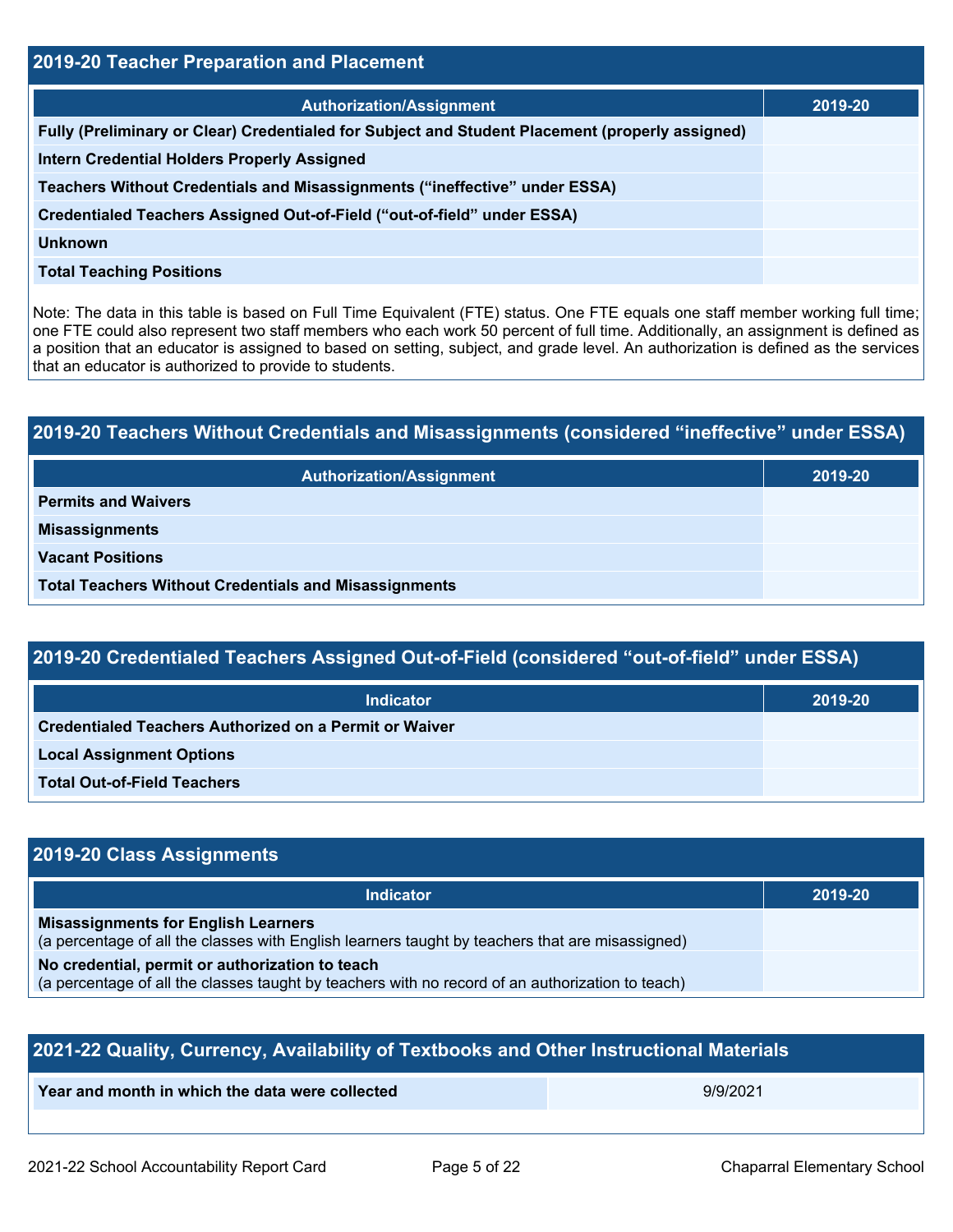| <b>Subject</b>                | Textbooks and Other Instructional Materials/year of<br><b>Adoption</b>                                                                                                                                                                                                                                                                                                                                                                                 | <b>From</b><br><b>Most</b><br><b>Recent</b><br><b>Adoption</b> | <b>Percent</b><br><b>Students</b><br><b>Lacking Own</b><br><b>Assigned</b><br><b>Copy</b> |
|-------------------------------|--------------------------------------------------------------------------------------------------------------------------------------------------------------------------------------------------------------------------------------------------------------------------------------------------------------------------------------------------------------------------------------------------------------------------------------------------------|----------------------------------------------------------------|-------------------------------------------------------------------------------------------|
| <b>Reading/Language Arts</b>  | Each pupil, including English learners, has a textbook or<br>reading language arts material, or both, as required by the<br>state of California. Appropriate materials and textbooks are<br>available for each child to use in class and to take home to<br>complete required homework assignments. All textbooks<br>are aligned to the California Content Standards and approved<br>for use by the State and the Poway Unified Board of<br>Education. | Yes                                                            | $\mathbf 0$                                                                               |
| <b>Mathematics</b>            | Each pupil, including English learners, has a textbook or<br>math material, or both, as required by the state of California.<br>Appropriate materials and textbooks are available for each<br>child to use in class and to take home to complete required<br>homework assignments. All textbooks are aligned to the<br>California Content Standards and approved for use by the<br>State and the Poway Unified Board of Education.                     | Yes                                                            | $\mathbf 0$                                                                               |
| <b>Science</b>                | Each pupil, including English learners, has a textbook or<br>science/health material, or both, as required by the state of<br>California. Appropriate materials and textbooks are available<br>for each child to use in class and to take home to complete<br>required homework assignments. All textbooks are aligned to<br>the California Content Standards and approved for use by the<br>State and the Poway Unified Board of Education.           | <b>Yes</b>                                                     | $\boldsymbol{0}$                                                                          |
| <b>History-Social Science</b> | Each pupil, including English learners, has a textbook or<br>History/Social Science material or both, as required by the<br>state of California. Appropriate materials and textbooks are<br>available for each child to use in class and to take home to<br>complete required homework assignments. All textbooks are<br>aligned to the California Content Standards and approved for<br>use by the State and the Poway Unified Board of Education.    | Yes                                                            | $\boldsymbol{0}$                                                                          |
| <b>Health</b>                 | Each pupil, including English learners, has a textbook or<br>science/health material, or both, as required by the state of<br>California. Appropriate materials and textbooks are available<br>for each child to use in class and to take home to complete<br>required homework assignments. All textbooks are aligned to<br>the California Content Standards and approved for use by the<br>State and the Poway Unified Board of Education.           |                                                                |                                                                                           |

#### **School Facility Conditions and Planned Improvements**

The Poway Unified School District ensures that students attend clean and safe facilities. In accordance with Education Code Section 17070.75(e), the District uses a School Facilities Inspection System developed by the State of California to ensure that each of its schools is maintained in good repair. A work order process is used to ensure efficient service and that emergency repairs are given the highest priority. Daily cleaning schedules ensure that classrooms, offices and bathrooms are clean and well maintained. Playgrounds and fields are ample and well maintained. A full time custodian is on every campus throughout every school day. A night custodial crew cleans classrooms, restrooms and offices daily. The district has adopted cleaning standards for all schools. A summary of these standards is available at the district offices.

**Year and month of the most recent FIT report** 01/2021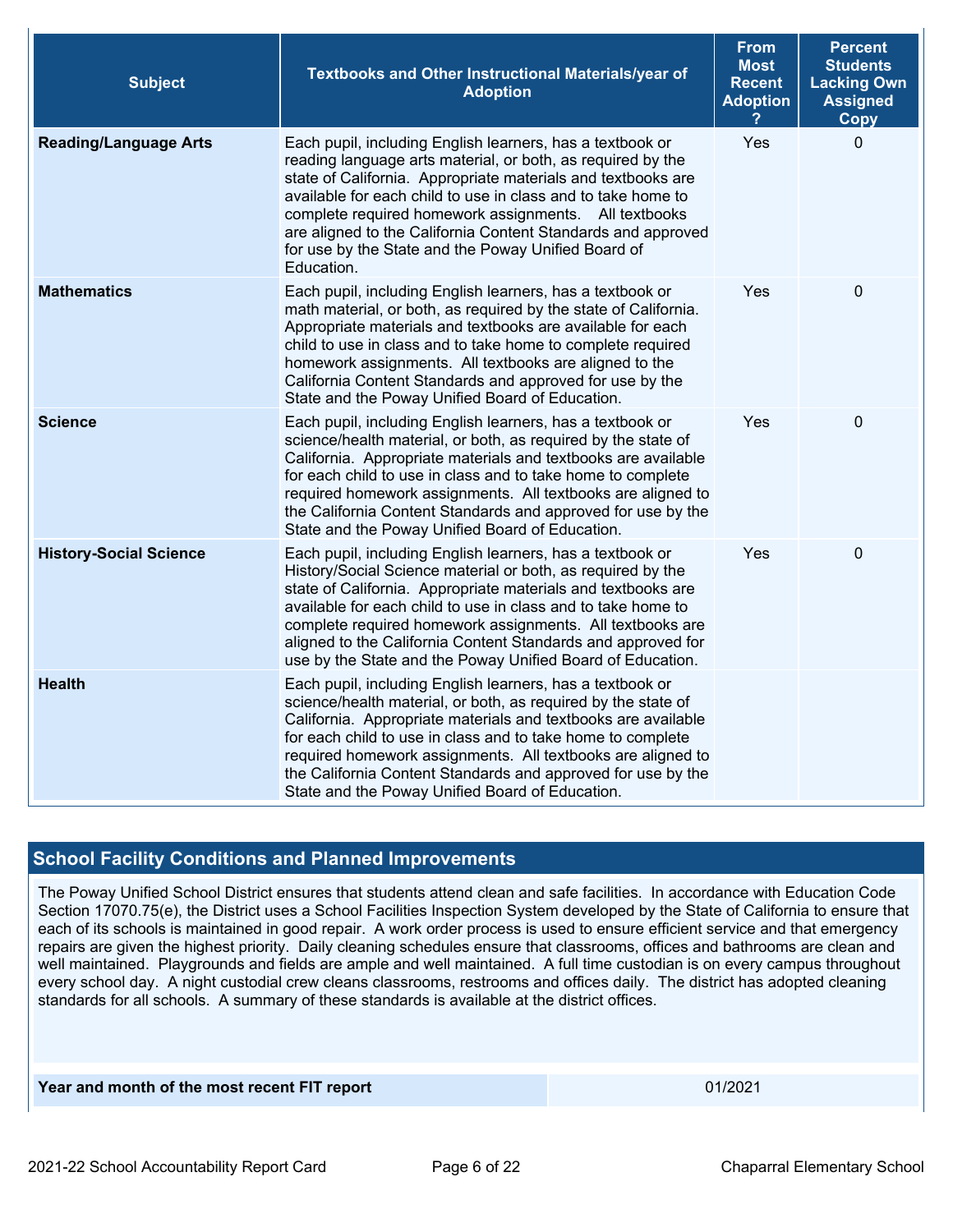| <b>School Facility Conditions and Planned Improvements</b>             |                           |              |              |                                                  |  |  |
|------------------------------------------------------------------------|---------------------------|--------------|--------------|--------------------------------------------------|--|--|
| <b>System Inspected</b>                                                | Rate<br>Good <sub>1</sub> | Rate<br>Fair | Rate<br>Poor | <b>Repair Needed and Action Taken or Planned</b> |  |  |
| <b>Systems:</b><br>Gas Leaks, Mechanical/HVAC, Sewer                   | X                         |              |              |                                                  |  |  |
| Interior:<br><b>Interior Surfaces</b>                                  | X                         |              |              |                                                  |  |  |
| <b>Cleanliness:</b><br>Overall Cleanliness, Pest/Vermin Infestation    | X                         |              |              |                                                  |  |  |
| <b>Electrical</b>                                                      | $\sf X$                   |              |              |                                                  |  |  |
| <b>Restrooms/Fountains:</b><br>Restrooms, Sinks/ Fountains             | X                         |              |              |                                                  |  |  |
| Safety:<br>Fire Safety, Hazardous Materials                            | X                         |              |              |                                                  |  |  |
| Structural:<br><b>Structural Damage, Roofs</b>                         | $\times$                  |              |              |                                                  |  |  |
| External:<br>Playground/School Grounds, Windows/<br>Doors/Gates/Fences | X                         |              |              |                                                  |  |  |

| <b>Overall Facility Rate</b> |      |      |      |  |  |
|------------------------------|------|------|------|--|--|
| <b>Exemplary</b>             | Good | Fair | Poor |  |  |
|                              |      |      |      |  |  |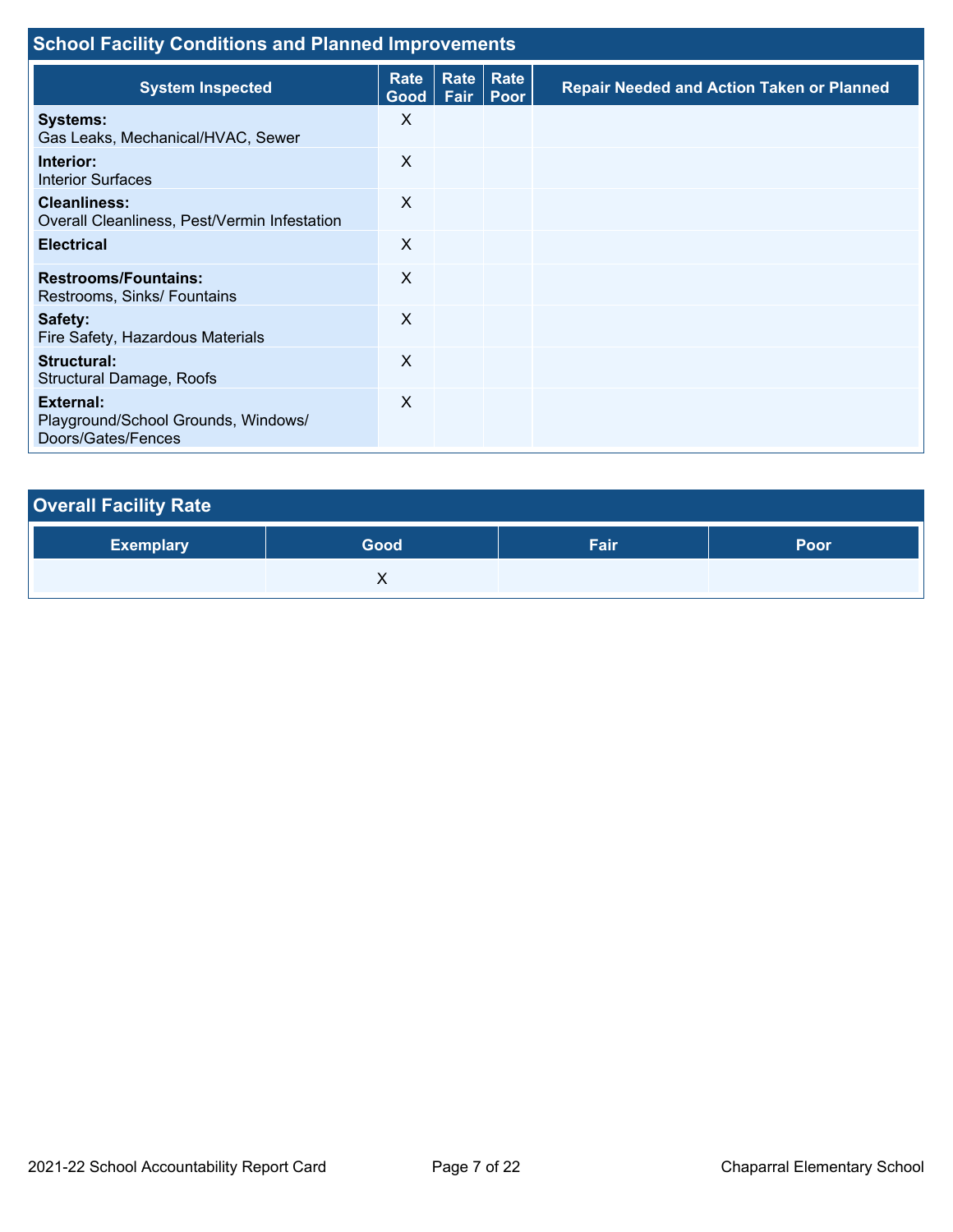# **B. Pupil Outcomes State Priority: Pupil Achievement**

The SARC provides the following information relevant to the State priority: Pupil Achievement (Priority 4):

#### **Statewide Assessments**

(i.e., California Assessment of Student Performance and Progress [CAASPP] System includes the Smarter Balanced Summative Assessments for students in the general education population and the California Alternate Assessments [CAAs] for English language arts/literacy [ELA] and mathematics given in grades three through eight and grade eleven. Only eligible students may participate in the administration of the CAAs. CAAs items are aligned with alternate achievement standards, which are linked with the Common Core State Standards [CCSS] for students with the most significant cognitive disabilities).

The CAASPP System encompasses the following assessments and student participation requirements:

- 1. **Smarter Balanced Summative Assessments and CAAs for ELA** in grades three through eight and grade eleven.
- 2. **Smarter Balanced Summative Assessments and CAAs for mathematics** in grades three through eight and grade eleven.
- 3. **California Science Test (CAST) and CAAs for Science** in grades five, eight, and once in high school (i.e., grade ten, eleven, or twelve).

#### **SARC Reporting in the 2020-2021 School Year Only**

Where the most viable option, LEAs were required to administer the statewide summative assessment in ELA and mathematics. Where a statewide summative assessment was not the most viable option for the LEA (or for one or more gradelevel[s] within the LEA) due to the pandemic, LEAs were allowed to report results from a different assessment that met the criteria established by the State Board of Education (SBE) on March 16, 2021. The assessments were required to be:

- Aligned with CA CCSS for ELA and mathematics;
- Available to students in grades 3 through 8, and grade 11; and
- Uniformly administered across a grade, grade span, school, or district to all eligible students.

#### **Options**

Note that the CAAs could only be administered in-person following health and safety requirements. If it was not viable for the LEA to administer the CAAs in person with health and safety guidelines in place, the LEA was directed to not administer the tests. There were no other assessment options available for the CAAs. Schools administered the Smarter Balanced Summative Assessments for ELA and mathematics, other assessments that meet the SBE criteria, or a combination of both, and they could only choose one of the following:

- Smarter Balanced ELA and mathematics summative assessments;
- Other assessments meeting the SBE criteria; or
- Combination of Smarter Balanced ELA and mathematics summative assessments and other assessments.

The percentage of students who have successfully completed courses that satisfy the requirements for entrance to the University of California and the California State University, or career technical education sequences or programs of study.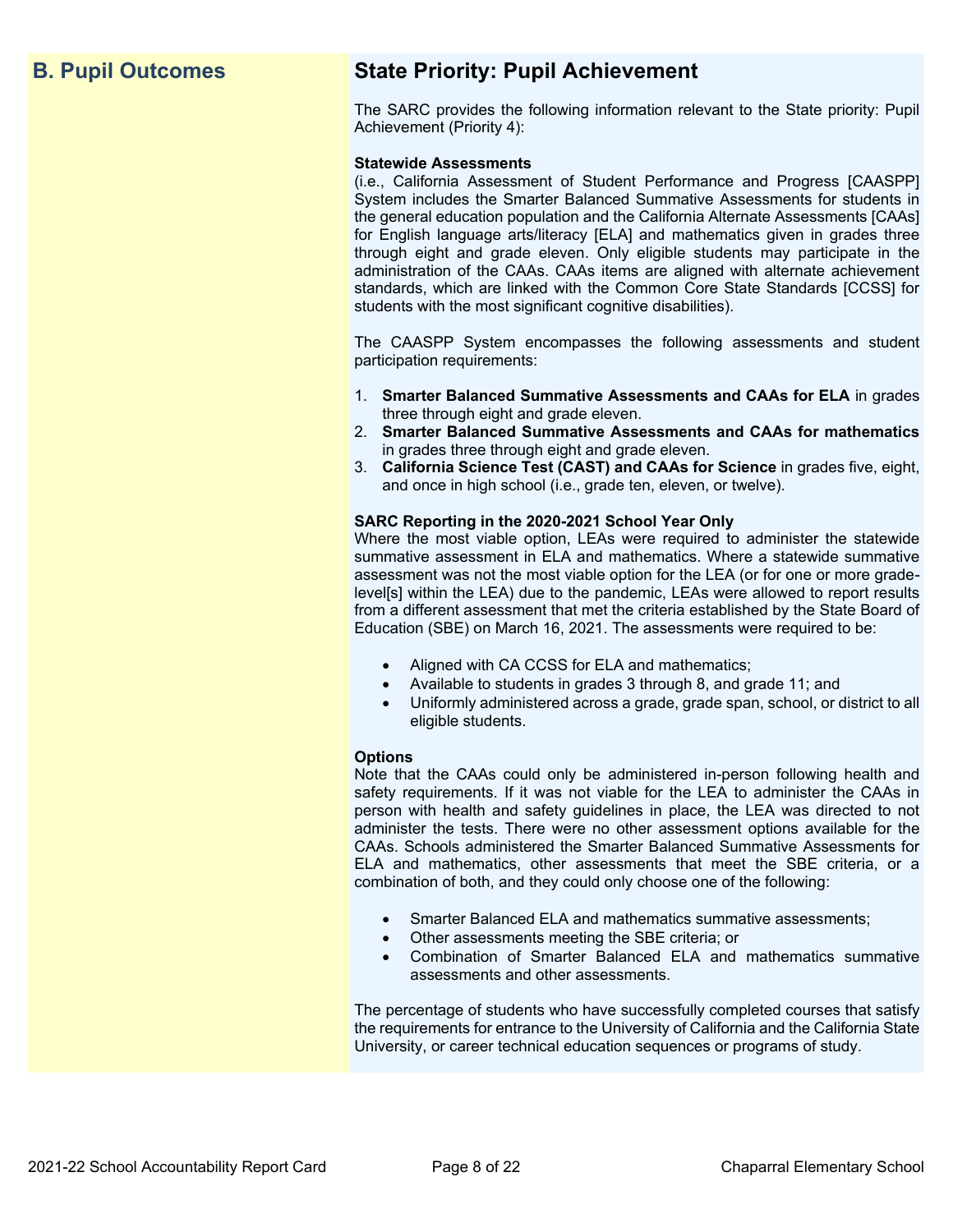#### **Percentage of Students Meeting or Exceeding the State Standard on CAASPP**

This table displays CAASPP test results in ELA and mathematics for all students grades three through eight and grade eleven taking and completing a state-administered assessment.

The 2019-2020 data cells with N/A values indicate that the 2019-2020 data are not available due to the COVID-19 pandemic and resulting summative test suspension. The Executive Order N-30-20 was issued which waived the assessment, accountability, and reporting requirements for the 2019-2020 school year.

The 2020-2021 data cells have N/A values because these data are not comparable to other year data due to the COVID-19 pandemic during the 2020-2021 school year. Where the CAASPP assessments in ELA and/or mathematics is not the most viable option, the LEAs were allowed to administer local assessments. Therefore, the 2020-2021 data between school years for the school, district, state are not an accurate comparison. As such, it is inappropriate to compare results of the 2020-2021 school year to other school years.

| Subject                                                        | <b>School</b><br>2019-20 | <b>School</b><br>2020-21 | <b>District</b><br>2019-20 | <b>District</b><br>2020-21 | <b>State</b><br>2019-20 | <b>State</b><br>2020-21 |
|----------------------------------------------------------------|--------------------------|--------------------------|----------------------------|----------------------------|-------------------------|-------------------------|
| <b>English Language Arts/Literacy</b><br>$(grades 3-8 and 11)$ | N/A                      | N/A                      | N/A                        | N/A                        | N/A                     | N/A                     |
| <b>Mathematics</b><br>$($ grades 3-8 and 11 $)$                | N/A                      | N/A                      | N/A                        | N/A                        | N/A                     | N/A                     |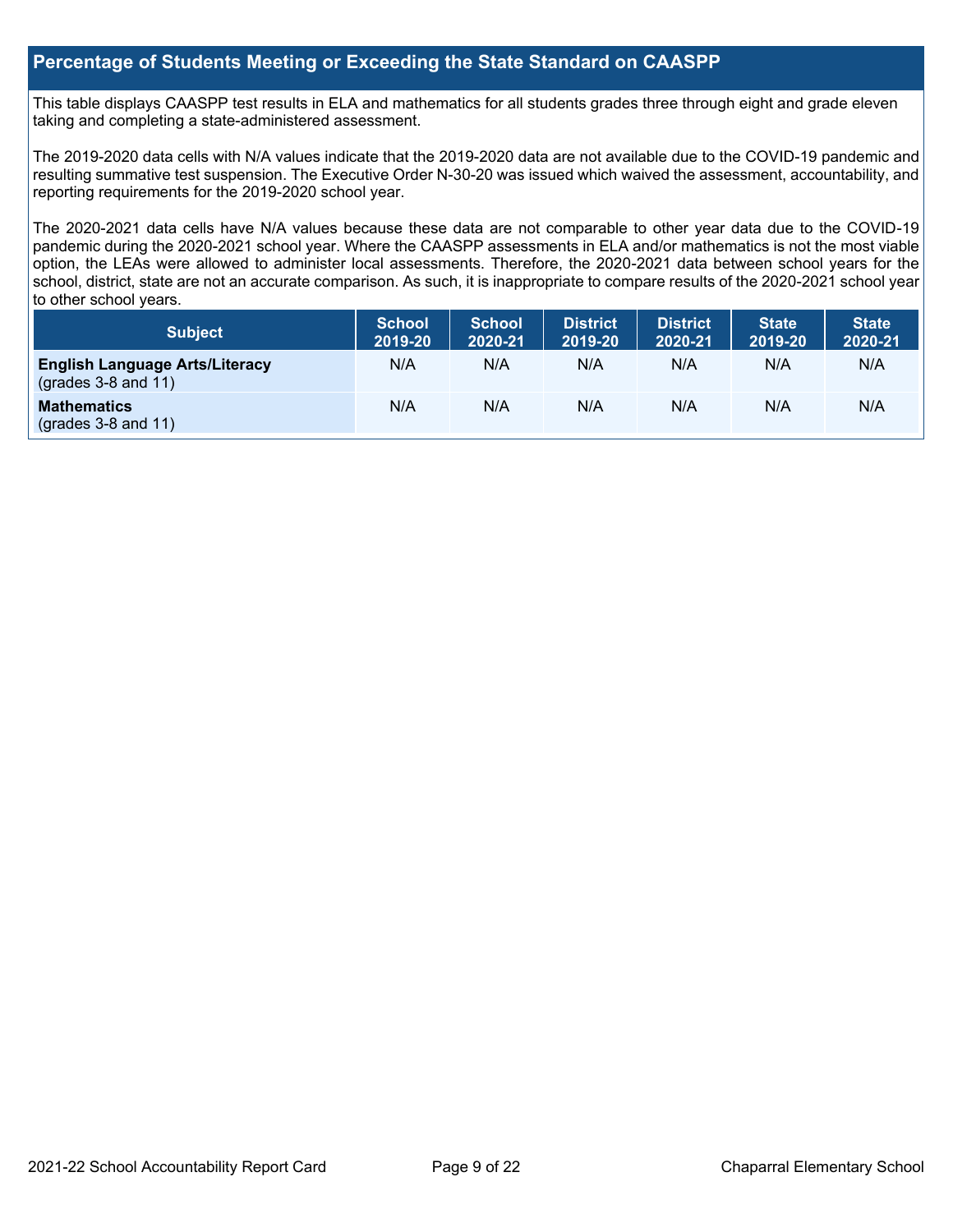#### **2020-21 CAASPP Test Results in ELA by Student Group**

This table displays CAASPP test results in ELA by student group for students grades three through eight and grade eleven taking and completing a state-administered assessment. The CDE will populate this table for schools in cases where the school administered the CAASPP assessment. In cases where the school administered a local assessment instead of CAASPP, the CDE will populate this table with "NT" values, meaning this school did not test students using the CAASPP. See the local assessment(s) table for more information.

| <b>CAASPP</b><br><b>Student Groups</b>               | <b>CAASPP</b><br><b>Total</b><br><b>Enrollment</b> | <b>CAASPP</b><br><b>Number</b><br><b>Tested</b> | <b>CAASPP</b><br><b>Percent</b><br><b>Tested</b> | <b>CAASPP</b><br><b>Percent</b><br><b>Not Tested</b> | <b>CAASPP</b><br><b>Percent</b><br><b>Met or</b><br><b>Exceeded</b> |
|------------------------------------------------------|----------------------------------------------------|-------------------------------------------------|--------------------------------------------------|------------------------------------------------------|---------------------------------------------------------------------|
| <b>All Students</b>                                  | 387                                                | <b>NT</b>                                       | <b>NT</b>                                        | <b>NT</b>                                            | <b>NT</b>                                                           |
| <b>Female</b>                                        | 184                                                | <b>NT</b>                                       | <b>NT</b>                                        | <b>NT</b>                                            | <b>NT</b>                                                           |
| <b>Male</b>                                          | 203                                                | <b>NT</b>                                       | <b>NT</b>                                        | <b>NT</b>                                            | <b>NT</b>                                                           |
| American Indian or Alaska Native                     | $\mathbf 0$                                        | $\mathbf 0$                                     | $\mathbf 0$                                      | $\mathbf 0$                                          | $\mathbf 0$                                                         |
| <b>Asian</b>                                         | 62                                                 | <b>NT</b>                                       | <b>NT</b>                                        | <b>NT</b>                                            | <b>NT</b>                                                           |
| <b>Black or African American</b>                     | $\overline{\phantom{a}}$                           | <b>NT</b>                                       | <b>NT</b>                                        | <b>NT</b>                                            | <b>NT</b>                                                           |
| <b>Filipino</b>                                      | 13                                                 | <b>NT</b>                                       | <b>NT</b>                                        | <b>NT</b>                                            | <b>NT</b>                                                           |
| <b>Hispanic or Latino</b>                            | 48                                                 | <b>NT</b>                                       | <b>NT</b>                                        | <b>NT</b>                                            | <b>NT</b>                                                           |
| Native Hawaiian or Pacific Islander                  | --                                                 | <b>NT</b>                                       | <b>NT</b>                                        | <b>NT</b>                                            | <b>NT</b>                                                           |
| <b>Two or More Races</b>                             | 47                                                 | <b>NT</b>                                       | <b>NT</b>                                        | <b>NT</b>                                            | <b>NT</b>                                                           |
| <b>White</b>                                         | 210                                                | <b>NT</b>                                       | <b>NT</b>                                        | <b>NT</b>                                            | <b>NT</b>                                                           |
| <b>English Learners</b>                              | 30                                                 | <b>NT</b>                                       | <b>NT</b>                                        | <b>NT</b>                                            | <b>NT</b>                                                           |
| <b>Foster Youth</b>                                  | $\Omega$                                           | $\mathbf 0$                                     | $\mathbf 0$                                      | $\mathbf 0$                                          | $\mathbf 0$                                                         |
| <b>Homeless</b>                                      | --                                                 | <b>NT</b>                                       | <b>NT</b>                                        | <b>NT</b>                                            | <b>NT</b>                                                           |
| <b>Military</b>                                      | --                                                 | <b>NT</b>                                       | <b>NT</b>                                        | <b>NT</b>                                            | <b>NT</b>                                                           |
| <b>Socioeconomically Disadvantaged</b>               | 39                                                 | <b>NT</b>                                       | <b>NT</b>                                        | <b>NT</b>                                            | <b>NT</b>                                                           |
| <b>Students Receiving Migrant Education Services</b> | $\mathbf 0$                                        | $\mathbf 0$                                     | $\Omega$                                         | $\mathbf 0$                                          | 0                                                                   |
| <b>Students with Disabilities</b>                    | 61                                                 | <b>NT</b>                                       | <b>NT</b>                                        | <b>NT</b>                                            | <b>NT</b>                                                           |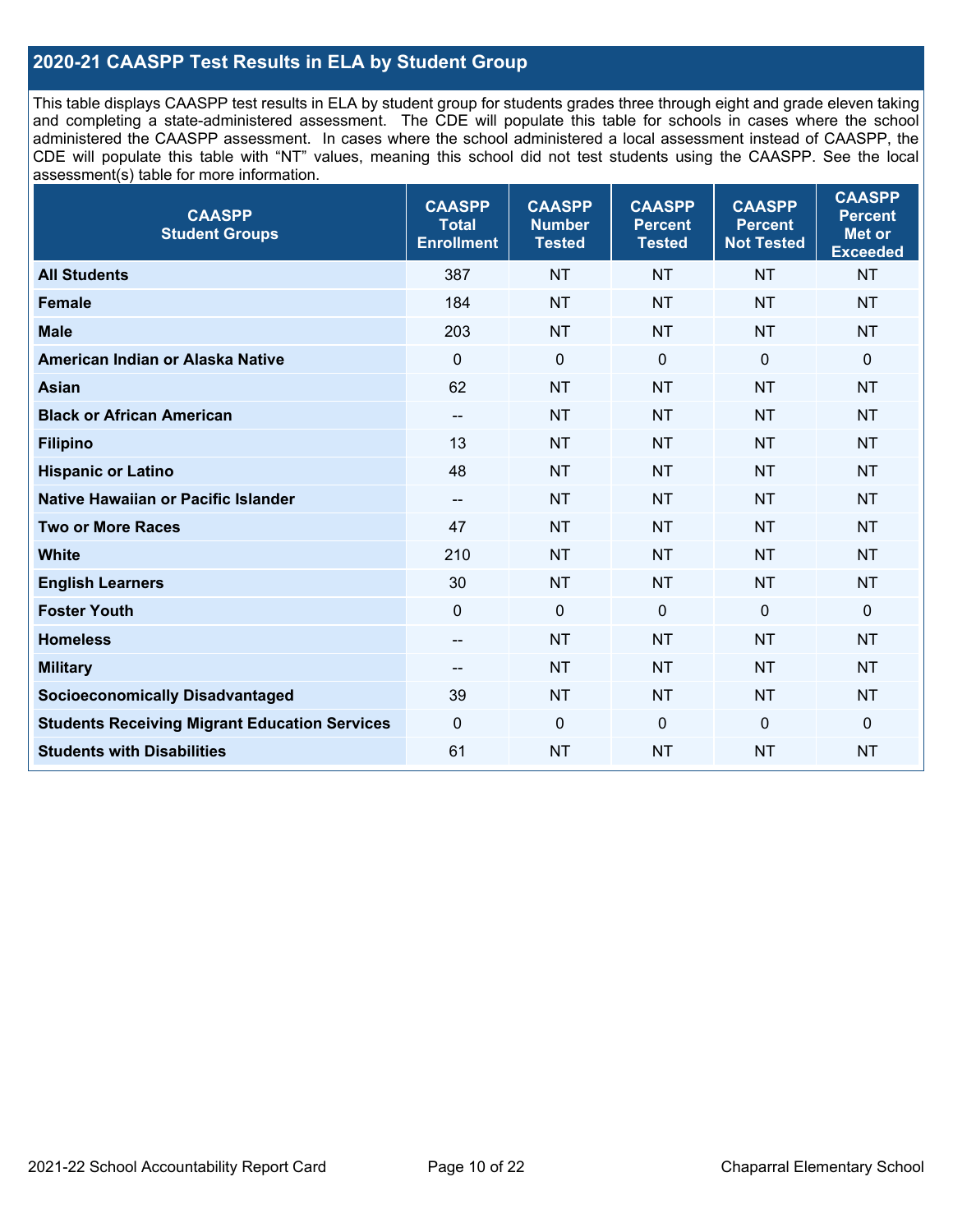### **2020-21 CAASPP Test Results in Math by Student Group**

This table displays CAASPP test results in Math by student group for students grades three through eight and grade eleven taking and completing a state-administered assessment. The CDE will populate this table for schools in cases where the school administered the CAASPP assessment. In cases where the school administered a local assessment instead of CAASPP, the CDE will populate this table with "NT" values, meaning this school did not test students using the CAASPP. See the local assessment(s) table for more information.

| <b>CAASPP</b><br><b>Student Groups</b>               | <b>CAASPP</b><br><b>Total</b><br><b>Enrollment</b> | <b>CAASPP</b><br><b>Number</b><br><b>Tested</b> | <b>CAASPP</b><br><b>Percent</b><br><b>Tested</b> | <b>CAASPP</b><br><b>Percent</b><br><b>Not Tested</b> | <b>CAASPP</b><br><b>Percent</b><br>Met or<br><b>Exceeded</b> |
|------------------------------------------------------|----------------------------------------------------|-------------------------------------------------|--------------------------------------------------|------------------------------------------------------|--------------------------------------------------------------|
| <b>All Students</b>                                  | 387                                                | <b>NT</b>                                       | <b>NT</b>                                        | <b>NT</b>                                            | <b>NT</b>                                                    |
| <b>Female</b>                                        | 184                                                | <b>NT</b>                                       | <b>NT</b>                                        | <b>NT</b>                                            | <b>NT</b>                                                    |
| <b>Male</b>                                          | 203                                                | <b>NT</b>                                       | <b>NT</b>                                        | <b>NT</b>                                            | <b>NT</b>                                                    |
| American Indian or Alaska Native                     | $\mathbf 0$                                        | $\mathbf 0$                                     | $\mathbf{0}$                                     | $\mathbf 0$                                          | $\mathbf 0$                                                  |
| <b>Asian</b>                                         | 62                                                 | <b>NT</b>                                       | <b>NT</b>                                        | <b>NT</b>                                            | <b>NT</b>                                                    |
| <b>Black or African American</b>                     | $\sim$                                             | NT                                              | <b>NT</b>                                        | <b>NT</b>                                            | <b>NT</b>                                                    |
| <b>Filipino</b>                                      | 13                                                 | <b>NT</b>                                       | <b>NT</b>                                        | <b>NT</b>                                            | <b>NT</b>                                                    |
| <b>Hispanic or Latino</b>                            | 48                                                 | <b>NT</b>                                       | <b>NT</b>                                        | <b>NT</b>                                            | <b>NT</b>                                                    |
| Native Hawaiian or Pacific Islander                  | $\overline{\phantom{a}}$                           | <b>NT</b>                                       | <b>NT</b>                                        | <b>NT</b>                                            | <b>NT</b>                                                    |
| <b>Two or More Races</b>                             | 47                                                 | <b>NT</b>                                       | <b>NT</b>                                        | <b>NT</b>                                            | <b>NT</b>                                                    |
| <b>White</b>                                         | 210                                                | <b>NT</b>                                       | <b>NT</b>                                        | <b>NT</b>                                            | <b>NT</b>                                                    |
| <b>English Learners</b>                              | 30                                                 | <b>NT</b>                                       | <b>NT</b>                                        | <b>NT</b>                                            | <b>NT</b>                                                    |
| <b>Foster Youth</b>                                  | $\mathbf 0$                                        | $\mathbf 0$                                     | $\mathbf 0$                                      | $\Omega$                                             | $\Omega$                                                     |
| <b>Homeless</b>                                      | --                                                 | <b>NT</b>                                       | <b>NT</b>                                        | <b>NT</b>                                            | <b>NT</b>                                                    |
| <b>Military</b>                                      | $\overline{\phantom{a}}$                           | <b>NT</b>                                       | <b>NT</b>                                        | <b>NT</b>                                            | <b>NT</b>                                                    |
| <b>Socioeconomically Disadvantaged</b>               | 39                                                 | <b>NT</b>                                       | <b>NT</b>                                        | <b>NT</b>                                            | <b>NT</b>                                                    |
| <b>Students Receiving Migrant Education Services</b> | $\mathbf 0$                                        | $\pmb{0}$                                       | $\mathbf{0}$                                     | $\overline{0}$                                       | $\mathbf 0$                                                  |
| <b>Students with Disabilities</b>                    | 61                                                 | <b>NT</b>                                       | <b>NT</b>                                        | <b>NT</b>                                            | <b>NT</b>                                                    |

#### **2020-21 Local Assessment Test Results in ELA by Student Group**

This table displays Local Assessment test results in ELA by student group for students grades three through eight and grade eleven. LEAs/schools will populate this table for schools in cases where the school administered a local assessment. In cases where the school administered the CAASPP assessment, LEAs/schools will populate this table with "N/A" values in all cells, meaning this table is Not Applicable for this school.

| <b>All Students</b>              | 410     | 378     | 92.20% | 7.80%  | 84.10% |
|----------------------------------|---------|---------|--------|--------|--------|
| <b>Female</b>                    | 197     | 180     | 91.40% | 8.60%  | 84.40% |
| <b>Male</b>                      | 213     | 198     | 93.00% | 7.00%  | 83.80% |
| American Indian or Alaska Native | $\star$ | $\star$ |        |        |        |
| Asian                            | 65      | 61      | 93.80% | 6.20%  | 88.50% |
| <b>Black or African American</b> | $\ast$  | $\star$ | 83.30% | 16.70% | 60.00% |
| <b>Filipino</b>                  | 14      | 13      | 92.90% | 7.10%  | 69.20% |
| <b>Hispanic or Latino</b>        | 51      | 45      | 88.20% | 11.80% | 82.20% |

2021-22 School Accountability Report Card Page 11 of 22 Chaparral Elementary School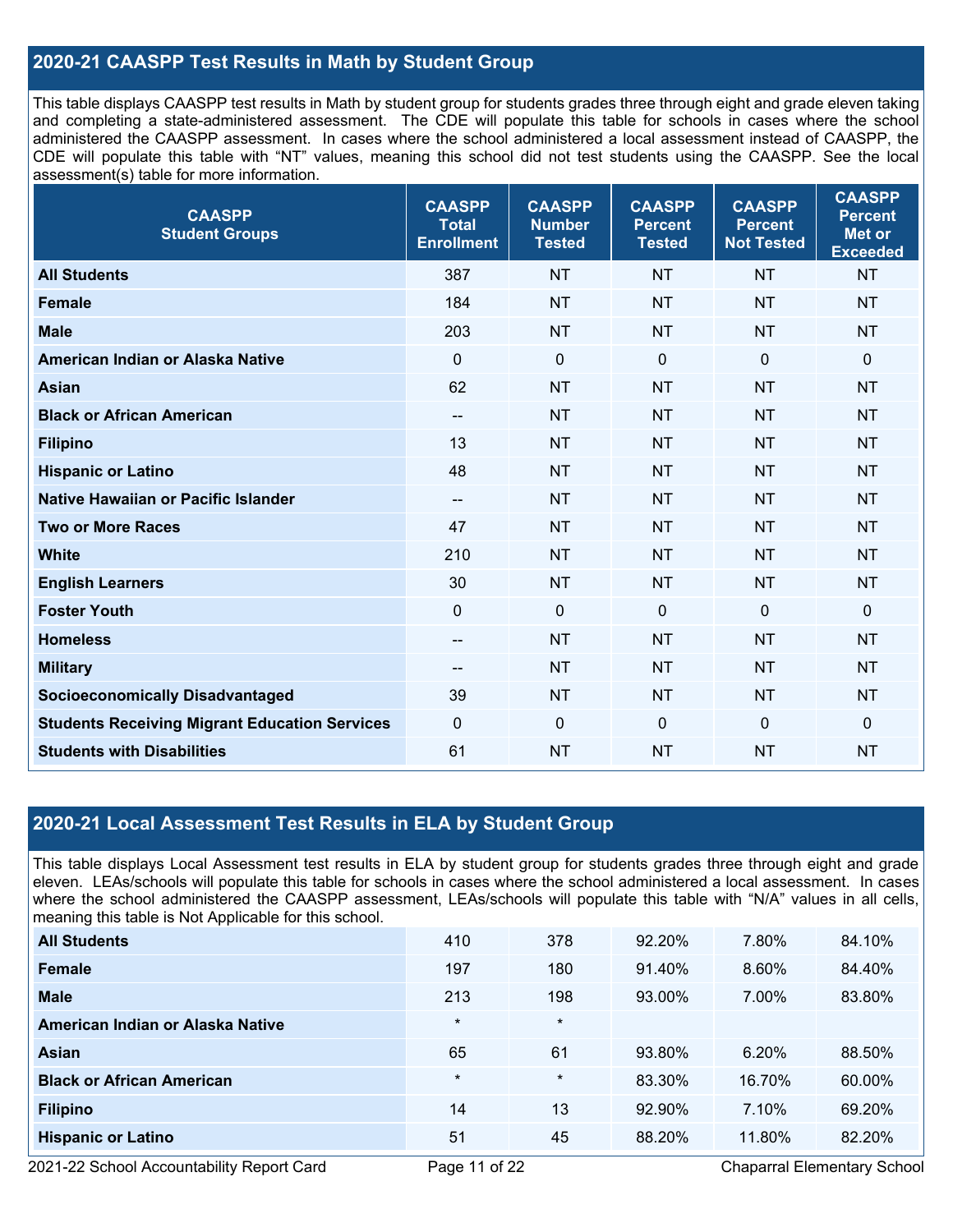| Native Hawaiian or Pacific Islander                                                        | $\star$ | $\star$ | 100.00% | $0.00\%$ | 100.00% |
|--------------------------------------------------------------------------------------------|---------|---------|---------|----------|---------|
| <b>Two or More Races</b>                                                                   | 48      | 48      | 100.00% | $0.00\%$ | 89.60%  |
| <b>White</b>                                                                               | 225     | 205     | 91.10%  | 8.90%    | 83.40%  |
| <b>English Learners</b>                                                                    | 32      | 29      | 90.60%  | 9.40%    | 79.30%  |
| <b>Foster Youth</b>                                                                        | $\star$ | $\star$ |         |          |         |
| <b>Homeless</b>                                                                            | $\star$ | $\star$ | 100.00% | $0.00\%$ | 33.30%  |
| <b>Military</b>                                                                            | $\star$ | $\star$ | 87.50%  | 12.50%   | 85.70%  |
| <b>Socioeconomically Disadvantaged</b>                                                     | 43      | 36      | 83.70%  | 16.30%   | 66.70%  |
| <b>Students Receiving Migrant Education Services</b>                                       | $\star$ | $\star$ |         |          |         |
| <b>Students with Disabilities</b>                                                          | 66      | 50      | 75.80%  | 24.20%   | 42.00%  |
| *At or above the grade-level standard in the context of the local assessment administered. |         |         |         |          |         |

## **2020-21 Local Assessment Test Results in Math by Student Group**

This table displays Local Assessment test results in Math by student group for students grades three through eight and grade eleven. LEAs/schools will populate this table for schools in cases where the school administered a local assessment. In cases where the school administered the CAASPP assessment, LEAs/schools will populate this table with "N/A" values in all cells, meaning this table is Not Applicable for this school.

| <b>All Students</b>                                                                        | 410     | 374     | 91.20%  | 0.20%   | 83.70%  |
|--------------------------------------------------------------------------------------------|---------|---------|---------|---------|---------|
| <b>Female</b>                                                                              | 197     | 177     | 89.80%  | 0.50%   | 80.80%  |
| <b>Male</b>                                                                                | 213     | 197     | 92.50%  | 0.50%   | 86.30%  |
| American Indian or Alaska Native                                                           | $\star$ | $\star$ |         |         |         |
| <b>Asian</b>                                                                               | 65      | 60      | 92.30%  | 1.50%   | 90.00%  |
| <b>Black or African American</b>                                                           | $\star$ | $\star$ | 83.30%  | 16.70%  | 40.00%  |
| <b>Filipino</b>                                                                            | 14      | 13      | 92.90%  | 7.10%   | 53.80%  |
| <b>Hispanic or Latino</b>                                                                  | 51      | 43      | 84.30%  | 2.00%   | 74.40%  |
| Native Hawaiian or Pacific Islander                                                        | $\star$ | $\star$ | 100.00% | 100.00% | 100.00% |
| <b>Two or More Races</b>                                                                   | 48      | 47      | 97.90%  | 2.10%   | 87.20%  |
| <b>White</b>                                                                               | 225     | 205     | 91.10%  | 0.40%   | 85.90%  |
| <b>English Learners</b>                                                                    | 32      | 29      | 90.60%  | 3.10%   | 75.90%  |
| <b>Foster Youth</b>                                                                        | $\star$ | $\star$ |         |         |         |
| <b>Homeless</b>                                                                            | $\star$ | $\star$ | 100.00% | 33.30%  | 66.70%  |
| <b>Military</b>                                                                            | $\star$ | $\star$ | 75.00%  | 12.50%  | 100.00% |
| <b>Socioeconomically Disadvantaged</b>                                                     | 43      | 35      | 81.40%  | 2.30%   | 68.60%  |
| <b>Students Receiving Migrant Education Services</b>                                       | $\star$ | $\star$ |         |         |         |
| <b>Students with Disabilities</b>                                                          | 66      | 48      | 72.70%  | 1.50%   | 50.00%  |
| *At or above the grade-level standard in the context of the local assessment administered. |         |         |         |         |         |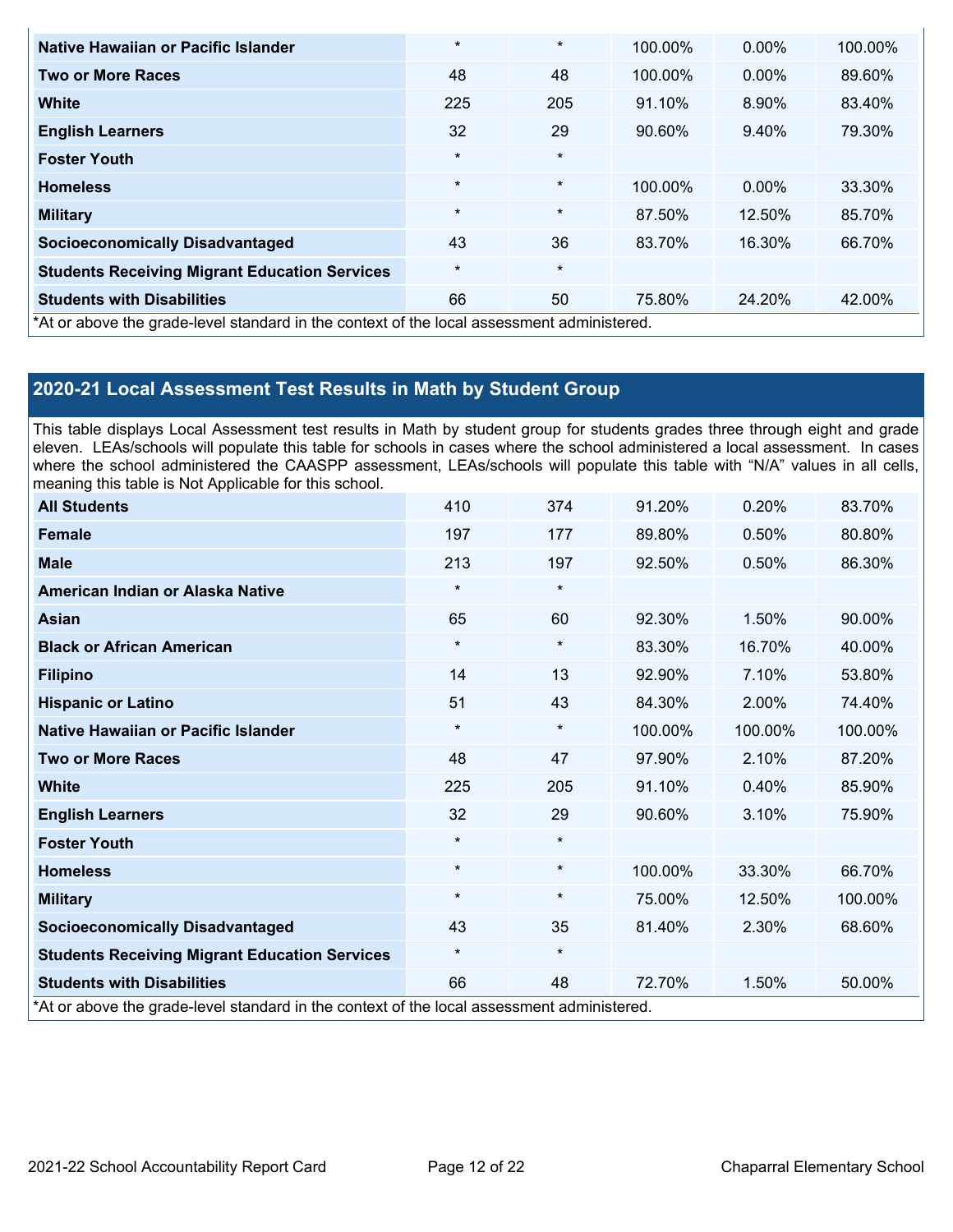#### **CAASPP Test Results in Science for All Students**

This table displays the percentage of all students grades five, eight, and High School meeting or exceeding the State Standard.

The 2019-2020 data cells with N/A values indicate that the 2019-2020 data are not available due to the COVID-19 pandemic and resulting summative testing suspension. The Executive Order N-30-20 was issued which waived the assessment, accountability, and reporting requirements for the 2019-2020 school year.

For any 2020-2021 data cells with N/T values indicate that this school did not test students using the CAASPP Science.

| <b>Subject</b>                                  | <b>School</b> | School  | <b>District</b> | <b>District</b> | <b>State</b> | <b>State</b> |
|-------------------------------------------------|---------------|---------|-----------------|-----------------|--------------|--------------|
|                                                 | 2019-20       | 2020-21 | 2019-20         | 2020-21         | 2019-20      | 2020-21      |
| <b>Science</b><br>(grades 5, 8 and high school) | N/A           | ΝT      | N/A             | ΝT              | N/A          | 28.72        |

#### **2020-21 CAASPP Test Results in Science by Student Group**

This table displays CAASPP test results in Science by student group for students grades five, eight, and High School. For any data cells with N/T values indicate that this school did not test students using the CAASPP Science.

| <b>Student Group</b>                                 | <b>Total</b><br><b>Enrollment</b> | <b>Number</b><br><b>Tested</b> | <b>Percent</b><br><b>Tested</b> | <b>Percent</b><br><b>Not Tested</b> | <b>Percent</b><br><b>Met or</b><br><b>Exceeded</b> |
|------------------------------------------------------|-----------------------------------|--------------------------------|---------------------------------|-------------------------------------|----------------------------------------------------|
| <b>All Students</b>                                  | 123                               | <b>NT</b>                      | <b>NT</b>                       | <b>NT</b>                           | <b>NT</b>                                          |
| <b>Female</b>                                        | 53                                | <b>NT</b>                      | <b>NT</b>                       |                                     |                                                    |
| <b>Male</b>                                          | 70                                | <b>NT</b>                      | <b>NT</b>                       |                                     |                                                    |
| American Indian or Alaska Native                     | $\Omega$                          | $\mathbf 0$                    | $\mathbf{0}$                    | $\mathbf 0$                         | $\mathbf 0$                                        |
| <b>Asian</b>                                         | 19                                | <b>NT</b>                      | <b>NT</b>                       | <b>NT</b>                           | <b>NT</b>                                          |
| <b>Black or African American</b>                     | $-$                               | <b>NT</b>                      | <b>NT</b>                       | <b>NT</b>                           | <b>NT</b>                                          |
| <b>Filipino</b>                                      | --                                | <b>NT</b>                      | <b>NT</b>                       | <b>NT</b>                           | <b>NT</b>                                          |
| <b>Hispanic or Latino</b>                            | 15                                | <b>NT</b>                      | <b>NT</b>                       | <b>NT</b>                           | <b>NT</b>                                          |
| Native Hawaiian or Pacific Islander                  | $\overline{0}$                    | $\mathbf 0$                    | $\mathbf{0}$                    | $\overline{0}$                      | $\mathbf 0$                                        |
| <b>Two or More Races</b>                             | 13                                | <b>NT</b>                      | <b>NT</b>                       | <b>NT</b>                           | <b>NT</b>                                          |
| <b>White</b>                                         | 70                                | <b>NT</b>                      | <b>NT</b>                       | <b>NT</b>                           | <b>NT</b>                                          |
| <b>English Learners</b>                              | --                                | <b>NT</b>                      | <b>NT</b>                       | <b>NT</b>                           | <b>NT</b>                                          |
| <b>Foster Youth</b>                                  | 0                                 | 0                              | $\mathbf 0$                     | $\mathbf 0$                         | $\mathbf 0$                                        |
| <b>Homeless</b>                                      | $-$                               | <b>NT</b>                      | <b>NT</b>                       | <b>NT</b>                           | <b>NT</b>                                          |
| <b>Military</b>                                      | $-$                               | <b>NT</b>                      | <b>NT</b>                       | <b>NT</b>                           | <b>NT</b>                                          |
| <b>Socioeconomically Disadvantaged</b>               | 12                                | <b>NT</b>                      | <b>NT</b>                       | <b>NT</b>                           | <b>NT</b>                                          |
| <b>Students Receiving Migrant Education Services</b> | 0                                 | 0                              | $\Omega$                        | $\Omega$                            | $\mathbf 0$                                        |
| <b>Students with Disabilities</b>                    | 17                                | <b>NT</b>                      | <b>NT</b>                       | <b>NT</b>                           | <b>NT</b>                                          |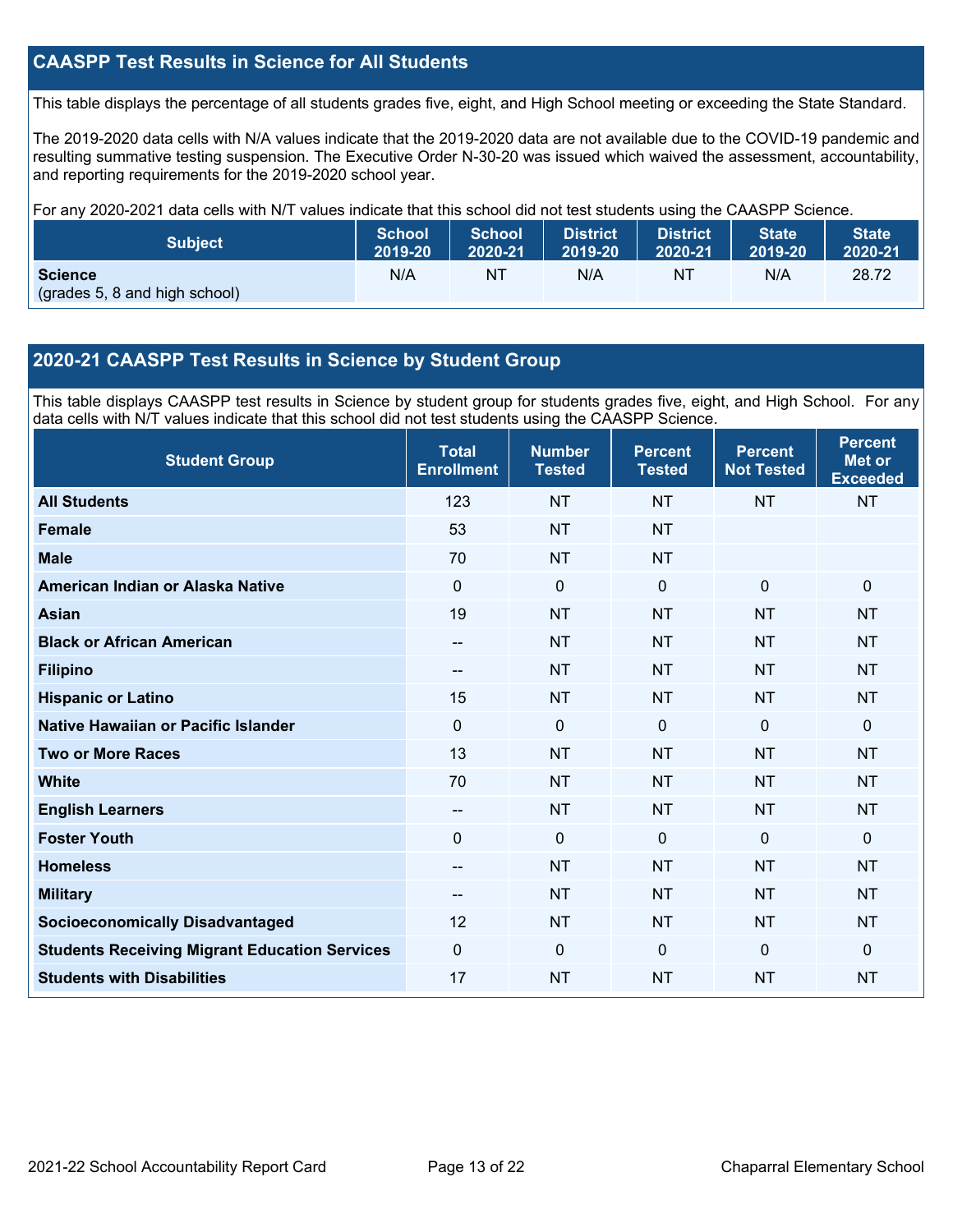## **B. Pupil Outcomes State Priority: Other Pupil Outcomes**

The SARC provides the following information relevant to the State priority: Other Pupil Outcomes (Priority 8): Pupil outcomes in the subject area of physical education.

#### **2020-21 California Physical Fitness Test Results**

Due to the COVID-19 crisis, the Physical Fitness Test was suspended during the 2020-2021 school year and therefore no data are reported and each cell in this table is populated with "N/A."

| <b>Grade Level</b> | <b>Four of Six Fitness Standards</b> | Five of Six Fitness Standards   Six of Six Fitness Standards | Percentage of Students Meeting   Percentage of Students Meeting   Percentage of Students Meeting |
|--------------------|--------------------------------------|--------------------------------------------------------------|--------------------------------------------------------------------------------------------------|
| Grade 5            | N/A                                  | N/A                                                          | N/A                                                                                              |
| Grade 7            | N/A                                  | N/A                                                          | N/A                                                                                              |
| Grade 9            | N/A                                  | N/A                                                          | N/A                                                                                              |

# **C. Engagement State Priority: Parental Involvement**

The SARC provides the following information relevant to the State priority: Parental Involvement (Priority 3): Efforts the school district makes to seek parent input in making decisions regarding the school district and at each school site.

#### **2021-22 Opportunities for Parental Involvement**

Chaparral's professional teams and administration value the opinions, expertise, and devout volunteerism found within Chaparral's community and welcome involvement in decision making through, School Site Council (SSC) and Foundation (CAPES) participation. Our Foundation and SSC, allocates resources to support student achievement. The Chaparral Foundation's mission statement is "to enhance the quality of our children's education by supporting technology and resources at Chaparral"**.** To determine those needs and how to fund them, the Chaparral School Site Council, Foundation, the administration, and the teachers continue to collaborate on how to enhance our children's educational experience. These needs change every year based on state and district fund disbursements. To date the Foundation has purchased a new computer lab,eighty-five iPads, two hundred chromebooks, thirty-four apple tvs, twenty-four doc-u-cams and twenty-four LCD projectors. In addition, six portable handheld "slates" have been provided to accompany document cameras. They procured two new printers (located in the office and library for use by all staff), purchased Brain-pop and Brain-pop Jr., one-hundred new quizzes for the Reading Counts Program, and they funded Art's Attack for the entire school year. Foundation also funded the opening of our Innovation Lab, where students experience hands on lessons tied to Next Generation Science Standards. To quote the year end report, "The Foundation has already made a difference this year in your child's school day. We will continue to strive for collaboration from teachers, administrators and parents to provide the educational enhancements needed to prepare our children for future challenges." The Foundation also supports school enrichment through the funding of a PE instructional assistant, a music teacher, teacher supply accounts, grants, assemblies, Family Fun Nights, library books, Character Counts, Olympic Field Day, and Fitness Club. A Chaparral volunteer leads Melody Makers and provides Chaparral students first through fifth grade with an extra outlet for singing and performing as a group and individually. The SSC monitors the Chaparral vision, school-wide goals and strategic plan each year. The SSC allocates funds in support of student achievement and intervention for at-risk students. This year the SSC voted to support our ELL students by using EIA funds to provide two impact teachers for our primary grades. This impact teachers will provide support and remediation in the area of literacy, using Read-Well and SIPPS, both researched based curriculum. Parents participate in classrooms by working with individual students and small groups and by teaching whole-group lessons. Programs such as Art Attack, where parents are trained to instruct children in the styles of the great Art Masters, and Character Counts, consisting of volunteers who support teachers to integrate Character Education into academic lessons, are supporting student success in the arts and social development. Volunteers also assist in the library, our school garden and the innovation lab.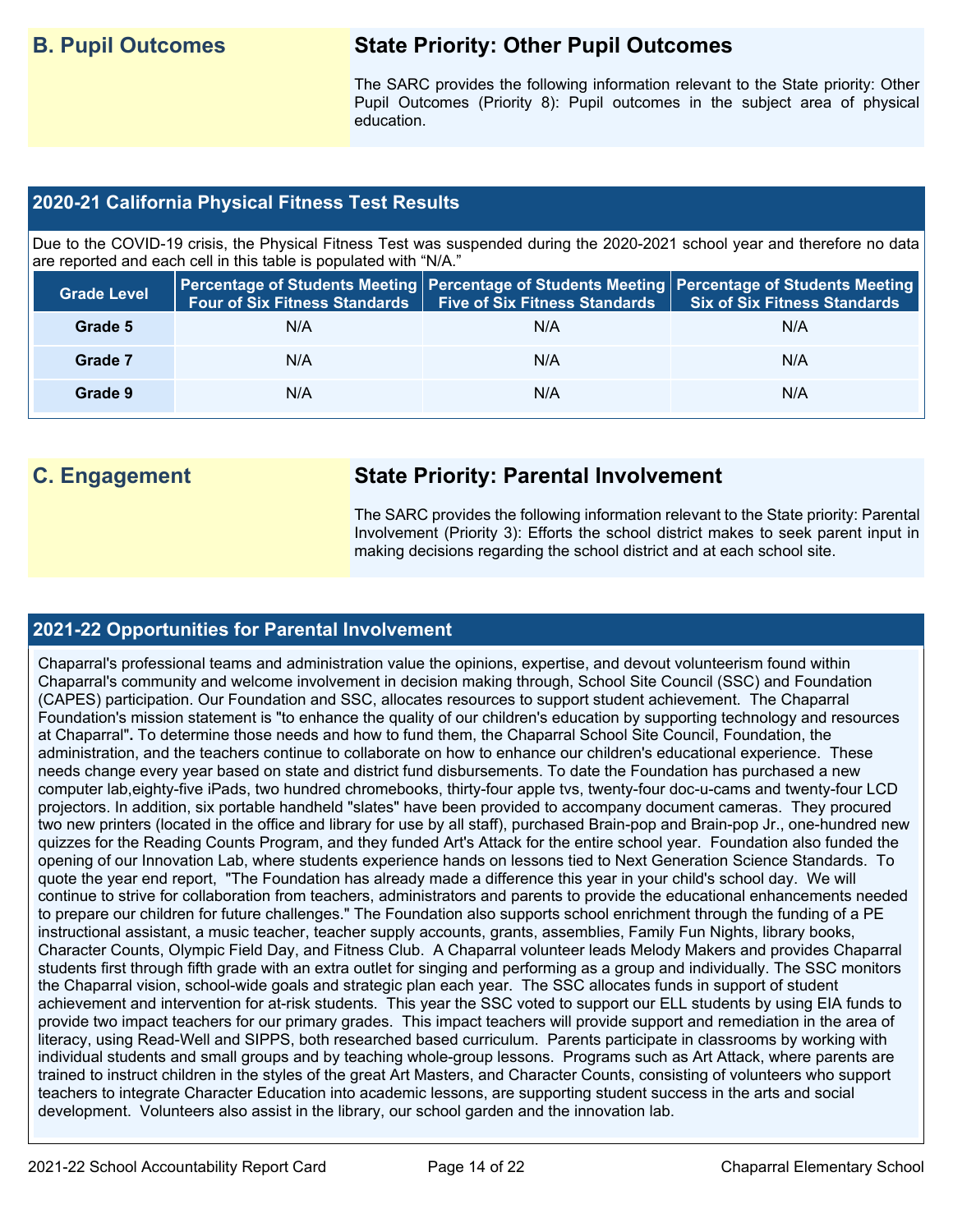### **2020-21 Chronic Absenteeism by Student Group**

| <b>Student Group</b>                                 | <b>Cumulative</b><br><b>Enrollment</b> | <b>Chronic</b><br><b>Absenteeism</b><br><b>Eligible Enrollment</b> | <b>Chronic</b><br><b>Absenteeism</b><br><b>Count</b> | <b>Chronic</b><br><b>Absenteeism</b><br><b>Rate</b> |
|------------------------------------------------------|----------------------------------------|--------------------------------------------------------------------|------------------------------------------------------|-----------------------------------------------------|
| <b>All Students</b>                                  | 855                                    | 837                                                                | 74                                                   | 8.8                                                 |
| <b>Female</b>                                        | 417                                    | 408                                                                | 40                                                   | 9.8                                                 |
| <b>Male</b>                                          | 438                                    | 429                                                                | 34                                                   | 7.9                                                 |
| American Indian or Alaska Native                     | 1                                      | 1                                                                  | $\Omega$                                             | 0.0                                                 |
| <b>Asian</b>                                         | 137                                    | 134                                                                | 6                                                    | 4.5                                                 |
| <b>Black or African American</b>                     | 13                                     | 12                                                                 | $\overline{2}$                                       | 16.7                                                |
| <b>Filipino</b>                                      | 28                                     | 28                                                                 | $\overline{2}$                                       | 7.1                                                 |
| <b>Hispanic or Latino</b>                            | 113                                    | 110                                                                | 21                                                   | 19.1                                                |
| Native Hawaiian or Pacific Islander                  | 1                                      | $\mathbf{1}$                                                       | 0                                                    | 0.0                                                 |
| <b>Two or More Races</b>                             | 113                                    | 113                                                                | 8                                                    | 7.1                                                 |
| <b>White</b>                                         | 449                                    | 438                                                                | 35                                                   | 8.0                                                 |
| <b>English Learners</b>                              | 112                                    | 110                                                                | 14                                                   | 12.7                                                |
| <b>Foster Youth</b>                                  | 1                                      | 1                                                                  | $\Omega$                                             | 0.0                                                 |
| <b>Homeless</b>                                      | 8                                      | 8                                                                  | 1                                                    | 12.5                                                |
| <b>Socioeconomically Disadvantaged</b>               | 104                                    | 102                                                                | 27                                                   | 26.5                                                |
| <b>Students Receiving Migrant Education Services</b> | $\Omega$                               | 0                                                                  | $\Omega$                                             | 0.0                                                 |
| <b>Students with Disabilities</b>                    | 137                                    | 134                                                                | 34                                                   | 25.4                                                |

# **C. Engagement State Priority: School Climate**

The SARC provides the following information relevant to the State priority: School Climate (Priority 6):

- Pupil suspension rates;
- Pupil expulsion rates; and
- Other local measures on the sense of safety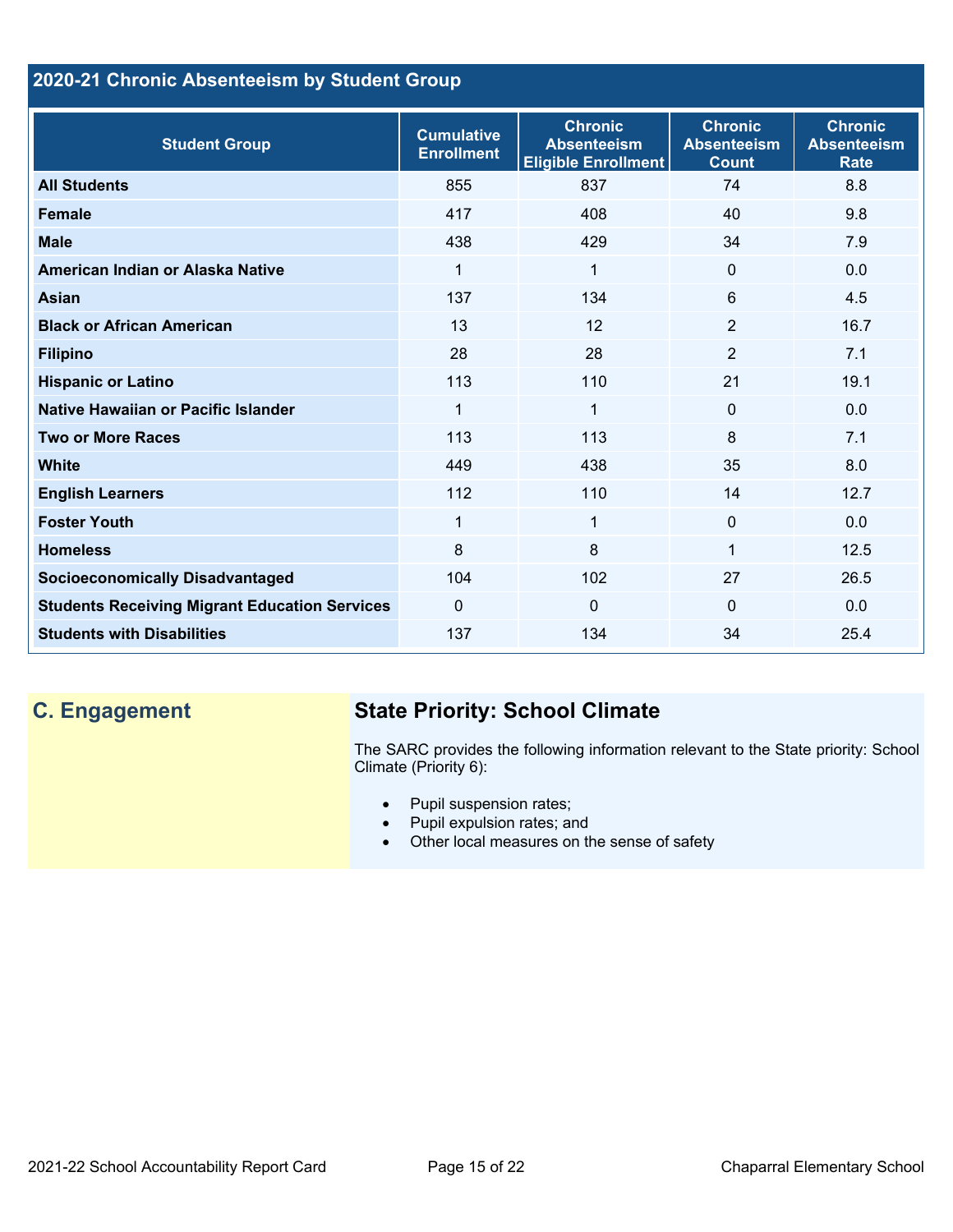#### **Suspensions and Expulsions**

This table displays suspensions and expulsions data collected between July through June, each full school year respectively. Data collected during the 2020-21 school year may not be comparable to earlier years of this collection due to differences in learning mode instruction in response to the COVID-19 pandemic.

| <b>Subject</b>     | <b>School</b><br>2018-19 | <b>School</b><br>2020-21 | <b>District</b><br>2018-19 | <b>District</b><br>2020-21 | State<br>2018-19 | <b>State</b><br>2020-21 |
|--------------------|--------------------------|--------------------------|----------------------------|----------------------------|------------------|-------------------------|
| <b>Suspensions</b> | 1.17                     | 0.35                     | 1.43                       | 0.18                       | 3.47             | 0.20                    |
| <b>Expulsions</b>  | 0.00                     | 0.00                     | 0.07                       | 0.00                       | 0.08             | 0.00                    |

This table displays suspensions and expulsions data collected between July through February, partial school year due to the COVID-19 pandemic. The 2019-2020 suspensions and expulsions rate data are not comparable to other year data because the 2019-2020 school year is a partial school year due to the COVID-19 crisis. As such, it would be inappropriate to make any comparisons in rates of suspensions and expulsions in the 2019-2020 school year compared to other school years.

| <b>Subject</b>     | <b>School</b><br>2019-20 | <b>District</b><br>2019-20 | <b>State</b><br>2019-20 |
|--------------------|--------------------------|----------------------------|-------------------------|
| <b>Suspensions</b> | 0.34                     | 1.02                       | 2.45                    |
| <b>Expulsions</b>  | 0.00                     | 0.05                       | 0.05                    |

#### **2020-21 Suspensions and Expulsions by Student Group**

| <b>Student Group</b>                                 | <b>Suspensions Rate</b> | <b>Expulsions Rate</b> |
|------------------------------------------------------|-------------------------|------------------------|
| <b>All Students</b>                                  | 0.35                    | 0.00                   |
| <b>Female</b>                                        | 0.48                    | 0.00                   |
| <b>Male</b>                                          | 0.23                    | 0.00                   |
| American Indian or Alaska Native                     | 0.00                    | 0.00                   |
| Asian                                                | 0.00                    | 0.00                   |
| <b>Black or African American</b>                     | 0.00                    | 0.00                   |
| <b>Filipino</b>                                      | 0.00                    | 0.00                   |
| <b>Hispanic or Latino</b>                            | 0.88                    | 0.00                   |
| Native Hawaiian or Pacific Islander                  | 0.00                    | 0.00                   |
| <b>Two or More Races</b>                             | 0.00                    | 0.00                   |
| <b>White</b>                                         | 0.45                    | 0.00                   |
| <b>English Learners</b>                              | 0.00                    | 0.00                   |
| <b>Foster Youth</b>                                  | 0.00                    | 0.00                   |
| <b>Homeless</b>                                      | 0.00                    | 0.00                   |
| <b>Socioeconomically Disadvantaged</b>               |                         |                        |
| <b>Students Receiving Migrant Education Services</b> | 0.00                    | 0.00                   |
| <b>Students with Disabilities</b>                    |                         |                        |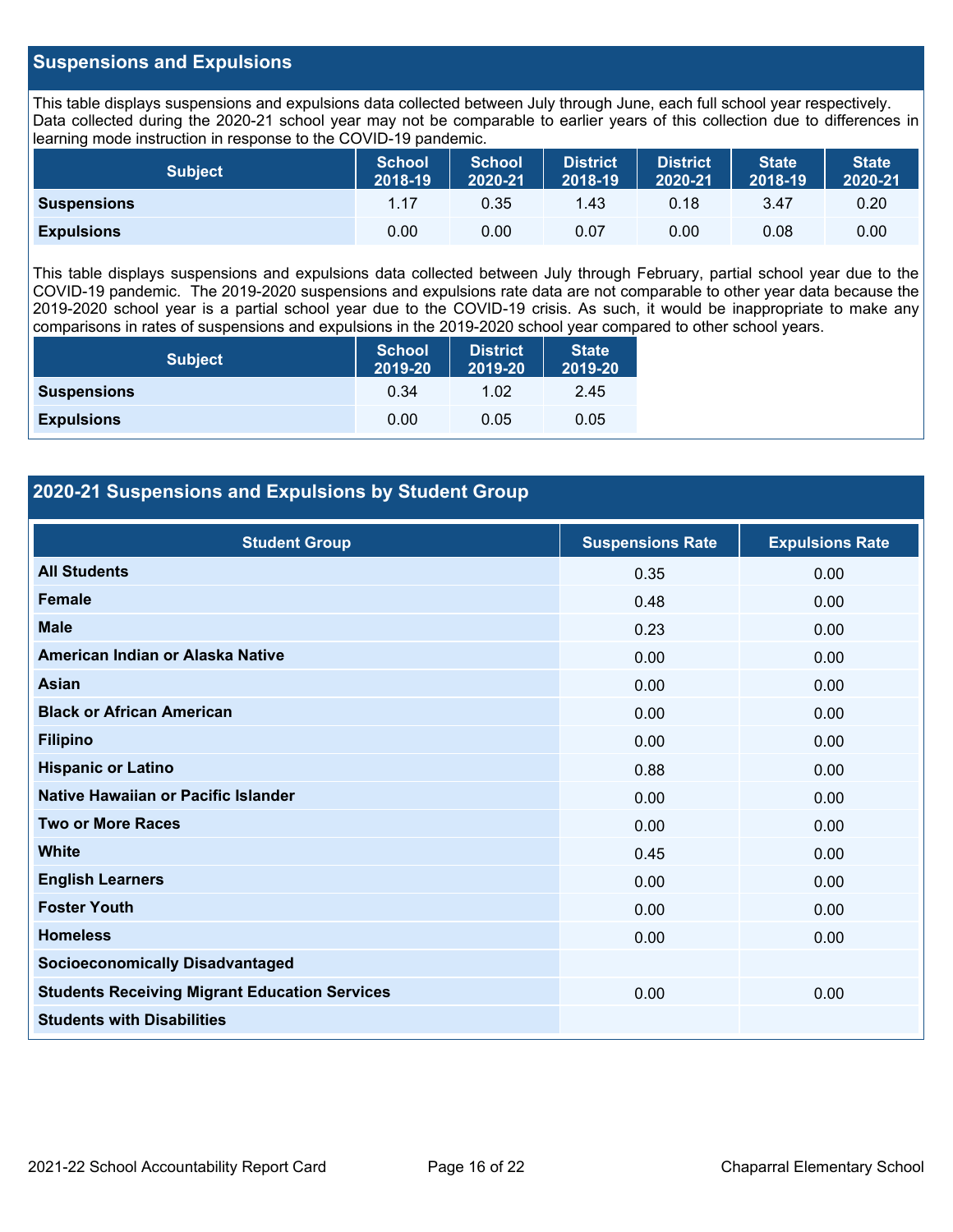#### **2021-22 School Safety Plan**

Effective safety and disaster plans are comprehensive and detailed. Plans are revised and updated each year by the Disaster Committee. All staff and members of the community work together to promote the safety of each student by adhering to these plans which are communicated to parents in our handbook and through connect-eds. Procedures are in place to secure our campus and to ensure that only authorized adults are on our campus.

### **D. Other SARC Information Information Required in the SARC**

The information in this section is required to be in the SARC but is not included in the state priorities for LCFF.

#### **2018-19 Elementary Average Class Size and Class Size Distribution**

This table displays the 2018-19 average class size and class size distribution. The columns titled "Number of Classes" indicates how many classes fall into each size category (a range of total students per class). The "Other" category is for multigrade level classes.

| <b>Grade Level</b> | Average<br><b>Class Size</b> | 1-20 Students | Number of Classes with   Number of Classes with   Number of Classes with<br>21-32 Students | 33+ Students |
|--------------------|------------------------------|---------------|--------------------------------------------------------------------------------------------|--------------|
| K                  | 21                           |               | 8                                                                                          |              |
|                    | 23                           |               | 5                                                                                          |              |
|                    | 26                           |               | 5                                                                                          |              |
|                    | 21                           |               | 5                                                                                          |              |
|                    | 33                           |               |                                                                                            |              |
|                    | 46                           |               |                                                                                            | $\mathbf{b}$ |
|                    |                              |               |                                                                                            |              |

#### **2019-20 Elementary Average Class Size and Class Size Distribution**

This table displays the 2019-20 average class size and class size distribution. The columns titled "Number of Classes" indicates how many classes fall into each size category (a range of total students per class). The "Other" category is for multi-grade level classes.

| <b>Grade Level</b> | <b>Average</b><br><b>Class Size</b> | 1-20 Students | Number of Classes with   Number of Classes with   Number of Classes with<br>21-32 Students | 33+ Students |
|--------------------|-------------------------------------|---------------|--------------------------------------------------------------------------------------------|--------------|
| K                  | 28                                  |               | 6                                                                                          |              |
|                    | 24                                  |               | 5                                                                                          |              |
| כי                 | 26                                  |               | 5                                                                                          |              |
|                    | 26                                  |               | 5                                                                                          |              |
|                    | 32                                  |               | 4                                                                                          |              |
| 5                  | 33                                  |               |                                                                                            |              |
| 6                  |                                     |               |                                                                                            |              |
| <b>Other</b>       | 13                                  | 3             |                                                                                            |              |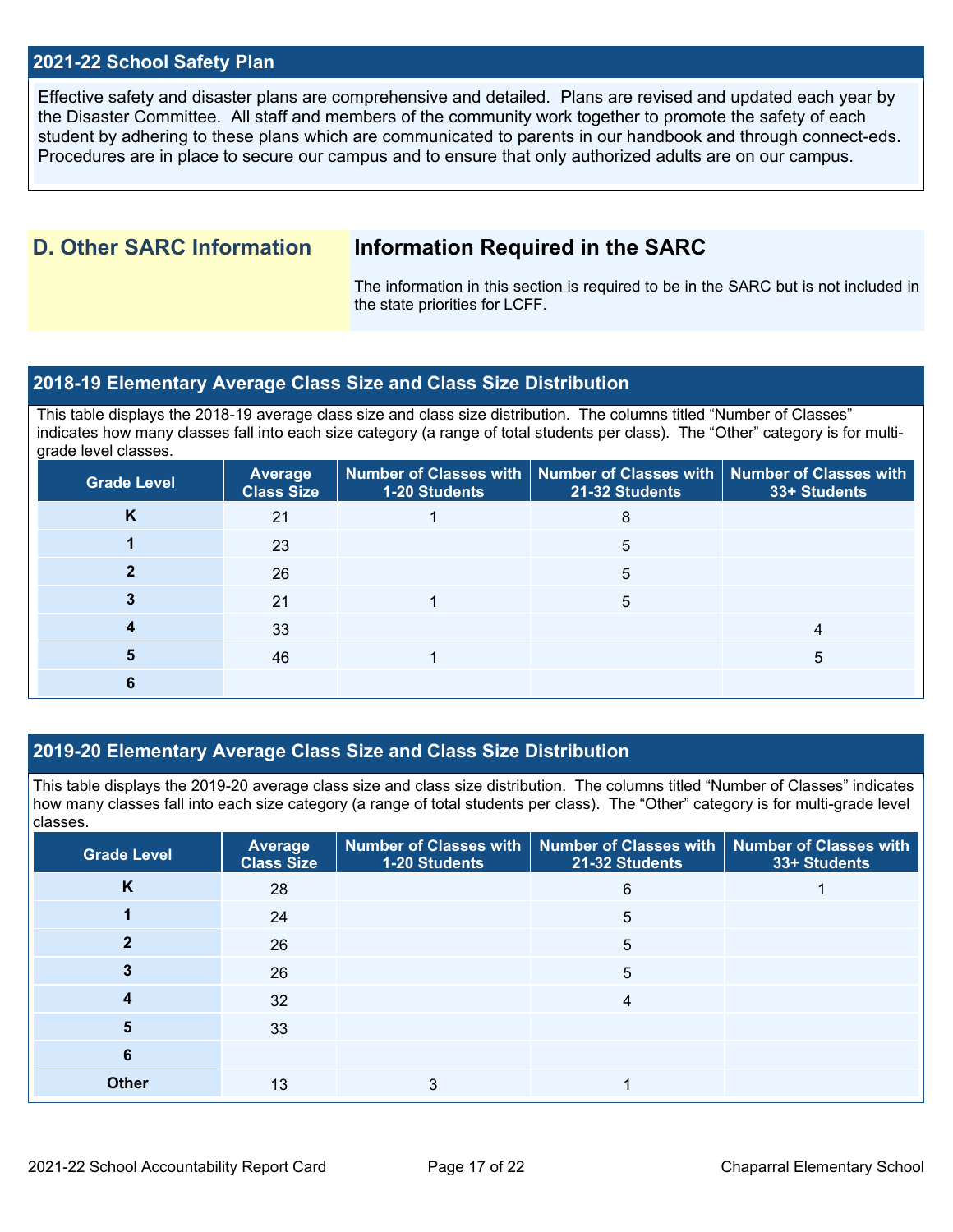#### **2020-21 Elementary Average Class Size and Class Size Distribution**

This table displays the 2020-21 average class size and class size distribution. The columns titled "Number of Classes" indicates how many classes fall into each size category (a range of total students per class). The "Other" category is for multi-grade level classes.

| <b>Grade Level</b> | Average<br><b>Class Size</b> | 1-20 Students | Number of Classes with   Number of Classes with   Number of Classes with<br>21-32 Students | 33+ Students |
|--------------------|------------------------------|---------------|--------------------------------------------------------------------------------------------|--------------|
| K                  | 24                           | 3             | 3                                                                                          |              |
|                    | 23                           |               | 5                                                                                          |              |
|                    | 24                           |               | 4                                                                                          |              |
|                    | 24                           |               | 5                                                                                          |              |
|                    | 28                           |               | 4                                                                                          |              |
| 5                  | 50                           |               | 4                                                                                          |              |
| 6                  |                              |               |                                                                                            |              |
| <b>Other</b>       | 13                           | 5             |                                                                                            |              |

#### **2020-21 Ratio of Pupils to Academic Counselor**

This table displays the ratio of pupils to Academic Counselor. One full time equivalent (FTE) equals one staff member working full time; one FTE could also represent two staff members who each work 50 percent of full time.

| Title                               | <b>Ratio</b> |
|-------------------------------------|--------------|
| <b>Pupils to Academic Counselor</b> |              |

### **2020-21 Student Support Services Staff**

This table displays the number of FTE support staff assigned to this school. One full time equivalent (FTE) equals one staff member working full time; one FTE could also represent two staff members who each work 50 percent of full time.

| <b>Title</b>                                                         | <b>Number of FTE Assigned to School</b> |
|----------------------------------------------------------------------|-----------------------------------------|
| <b>Counselor (Academic, Social/Behavioral or Career Development)</b> | 0                                       |
| Library Media Teacher (Librarian)                                    | $\mathbf{0}$                            |
| <b>Library Media Services Staff (Paraprofessional)</b>               | $\mathbf{0}$                            |
| <b>Psychologist</b>                                                  | 0.6                                     |
| <b>Social Worker</b>                                                 | $\mathbf{0}$                            |
| <b>Nurse</b>                                                         | 0.2                                     |
| <b>Speech/Language/Hearing Specialist</b>                            | 1.1                                     |
| <b>Resource Specialist (non-teaching)</b>                            | $\mathbf{0}$                            |
| <b>Other</b>                                                         | 2.4                                     |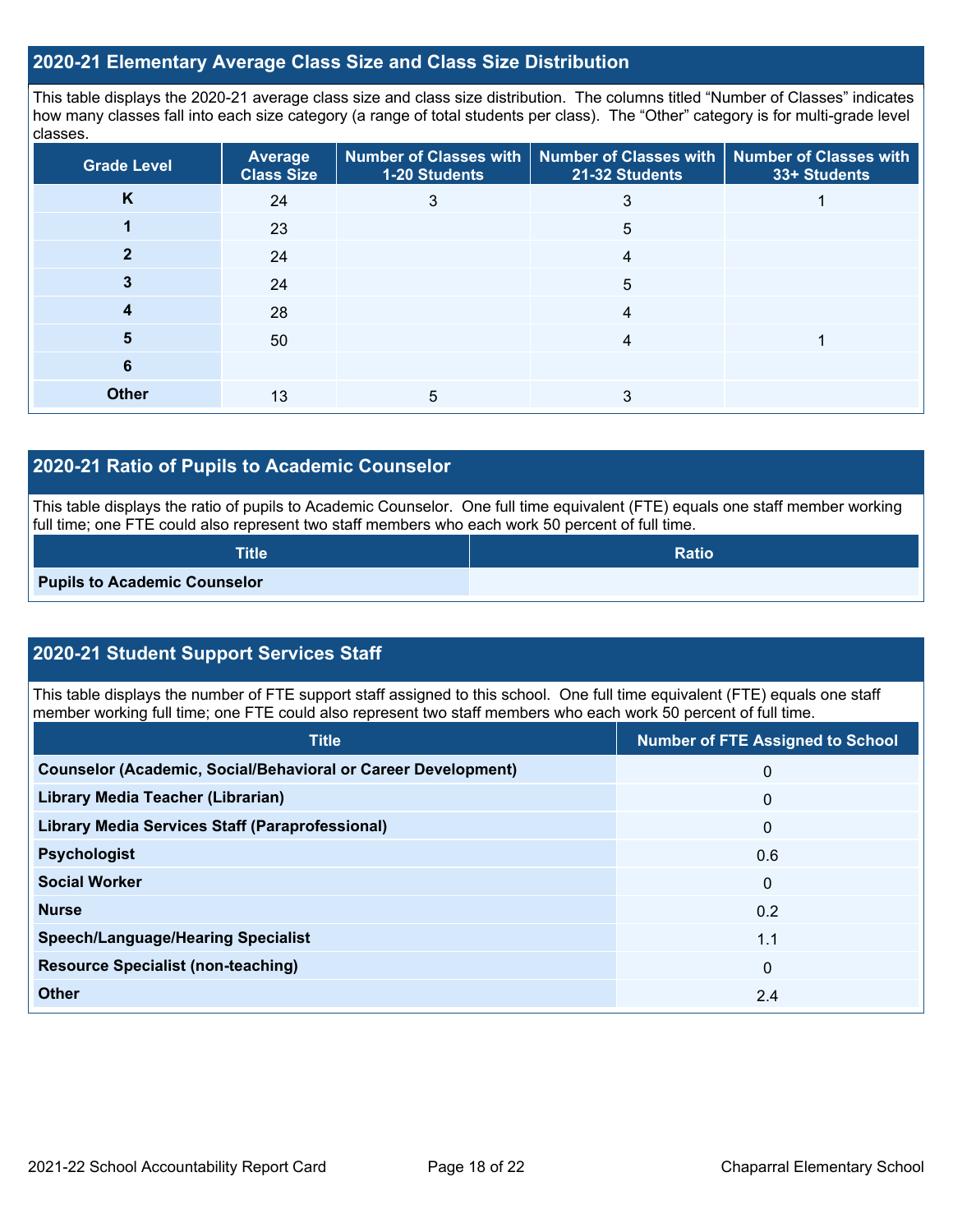#### **2019-20 Expenditures Per Pupil and School Site Teacher Salaries**

This table displays the 2019-20 expenditures per pupil and average teach salary for this school. Cells with N/A values do not require data.

| Level                                                | <b>Total</b><br><b>Expenditures</b><br><b>Per Pupil</b> | <b>Expenditures</b><br><b>Per Pupil</b><br>(Restricted) | <b>Expenditures</b><br><b>Per Pupil</b><br>(Unrestricted) | <b>Average</b><br><b>Teacher</b><br><b>Salary</b> |
|------------------------------------------------------|---------------------------------------------------------|---------------------------------------------------------|-----------------------------------------------------------|---------------------------------------------------|
| <b>School Site</b>                                   | 7,785.26                                                | 1,658.95                                                | 6.126.31                                                  | 85095.78                                          |
| <b>District</b>                                      | N/A                                                     | N/A                                                     | 7.997.43                                                  | \$84,123                                          |
| <b>Percent Difference - School Site and District</b> | N/A                                                     | N/A                                                     | $-26.5$                                                   | 1.1                                               |
| <b>State</b>                                         |                                                         |                                                         | \$8.444                                                   | \$84,665                                          |
| <b>Percent Difference - School Site and State</b>    | N/A                                                     | N/A                                                     | $-31.8$                                                   | $0.5^{\circ}$                                     |

### **2020-21 Types of Services Funded**

The district's general fund includes monies for:

- 1. General operations—salaries, benefits, services, materials, and support to the general education
- 2. Special education—programs offering appropriate, individualized education to students with special needs
- 3. Supplemental grants used to increase or improve services to unduplicated pupils
- 4. Special projects/grants
- 5. Transportation
- 6. Facilities, Maintenance and operations
- 7. Expanded learning instruction and support to mitigate learning loss related to COVID-19
- 8. District administration

Each school in the district receives an instructional budget based on enrollment, programs, and on formulas set by the Board of Education policy, state law, agreements with employee bargaining units, and guidelines of outside funding agencies.

#### **2019-20 Teacher and Administrative Salaries**

This table displays the 2019-20 Teacher and Administrative salaries. For detailed information on salaries, see the CDE Certification Salaries & Benefits web page at [http://www.cde.ca.gov/ds/fd/cs/.](http://www.cde.ca.gov/ds/fd/cs/)

| <b>Category</b>                                      | <b>District</b><br><b>Amount</b> | <b>State Average</b><br>for Districts<br>in Same Category |
|------------------------------------------------------|----------------------------------|-----------------------------------------------------------|
| <b>Beginning Teacher Salary</b>                      | \$49,682                         | \$50,897                                                  |
| <b>Mid-Range Teacher Salary</b>                      | \$78,590                         | \$78,461                                                  |
| <b>Highest Teacher Salary</b>                        | \$107,628                        | \$104,322                                                 |
| <b>Average Principal Salary (Elementary)</b>         | \$140,850                        | \$131,863                                                 |
| <b>Average Principal Salary (Middle)</b>             | \$147,568                        | \$137,086                                                 |
| <b>Average Principal Salary (High)</b>               | \$160,950                        | \$151,143                                                 |
| <b>Superintendent Salary</b>                         | \$305,509                        | \$297,037                                                 |
| <b>Percent of Budget for Teacher Salaries</b>        | 35%                              | 32%                                                       |
| <b>Percent of Budget for Administrative Salaries</b> | 4%                               | 5%                                                        |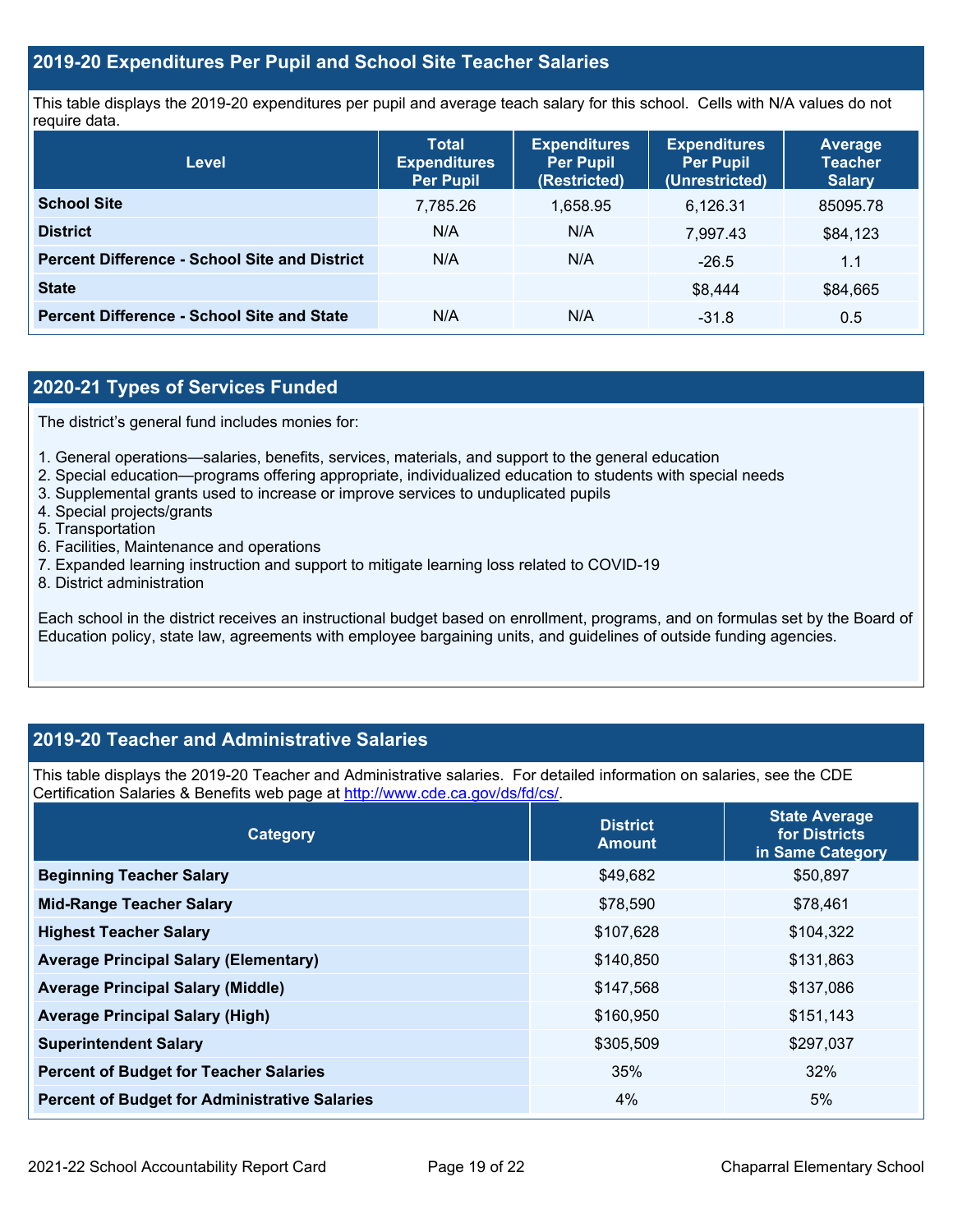#### **Professional Development**

Research supports the positive effects professional development has on increasing student learning. All teaching staff is afforded the opportunity to participate in district and site sponsored professional development. These workshops are presented in a semester or year-long series and support a wide variety of professional development. These include the use of effective instructional strategies, implementing the California State Standards, The Daily Five, Benchmark, implementing the use of technology in teaching and learning, close and critical reading, writing, number talks, positive discipline in-services, dyslexia training, Stanford Harmony (social/emotional learning program), Trauma Informed Practices, NGSS, RtI, CORE assessments, and cultural proficiency training. Teachers and administrators are actively involved in professional development activities at the school, district, state, and national level. The Poway Professional Assistance Program (PPAP) provides support for new teachers. Teachers are also encouraged to participate in the National Board Certification process and recognized by the Poway Unified School District when they earn their NBCT status.

This table displays the number of school days dedicated to staff development and continuous improvement.

| <b>Subiect</b>                                                                  |  | $\begin{array}{ c c c c c c c c c }\n\hline\n2019-20 & 2020-21 & 2021-22\n\end{array}$ |  |
|---------------------------------------------------------------------------------|--|----------------------------------------------------------------------------------------|--|
| Number of school days dedicated to Staff Development and Continuous Improvement |  |                                                                                        |  |

# **Poway Unified**

# **2020-21 Local Accountability Report Card (LARC) Addendum**

### **Local Accountability Report Card (LARC) Addendum**

**2020-21 Local Accountability Report Card (LARC) Addendum Overview**



On July 14, 2021, the California State Board of Education (SBE) determined that the California Department of Education (CDE) will use the SARC as the mechanism to conduct a one-time data collection of the LEA-level aggregate test results of all school's local assessments administered during the 2020–2021 school year in order to meet the federal Every Students Succeeds Act (ESSA) reporting requirement for the Local Educational Agency Accountability Report Cards (LARCs).

Each local educational agency (LEA) is responsible for preparing and posting their annual LARC in accordance with the federal ESSA. As a courtesy, the CDE prepares and posts the LARCs on behalf of all LEAs.

Only for the 2020–2021 school year and the 2020–2021 LARCs, LEAs are required to report their aggregate local assessments test results at the LEA-level to the CDE by populating the tables below via the SARC. These data will be used to meet the LEAs' federal requirement for their LARCs. Note that it is the responsibility of the school and LEA to ensure that all student privacy and suppression rules are in place when reporting data in Tables 3 and 4 in the Addendum, as applicable.

The tables below are not part of the SBE approved 2020–2021 SARC template but rather are the mechanism by which these required data will be collected from LEAs.

For purposes of the LARC and the following tables, an LEA is defined as a school district, a county office of education, or a direct funded charter school.

| <b>2021-22 District Contact Information</b> |                          |  |  |  |
|---------------------------------------------|--------------------------|--|--|--|
| <b>District Name</b>                        | Poway Unified            |  |  |  |
| <b>Phone Number</b>                         | 858-521-2800             |  |  |  |
| <b>Superintendent</b>                       | Marian Kim-Phelps, Ed.D. |  |  |  |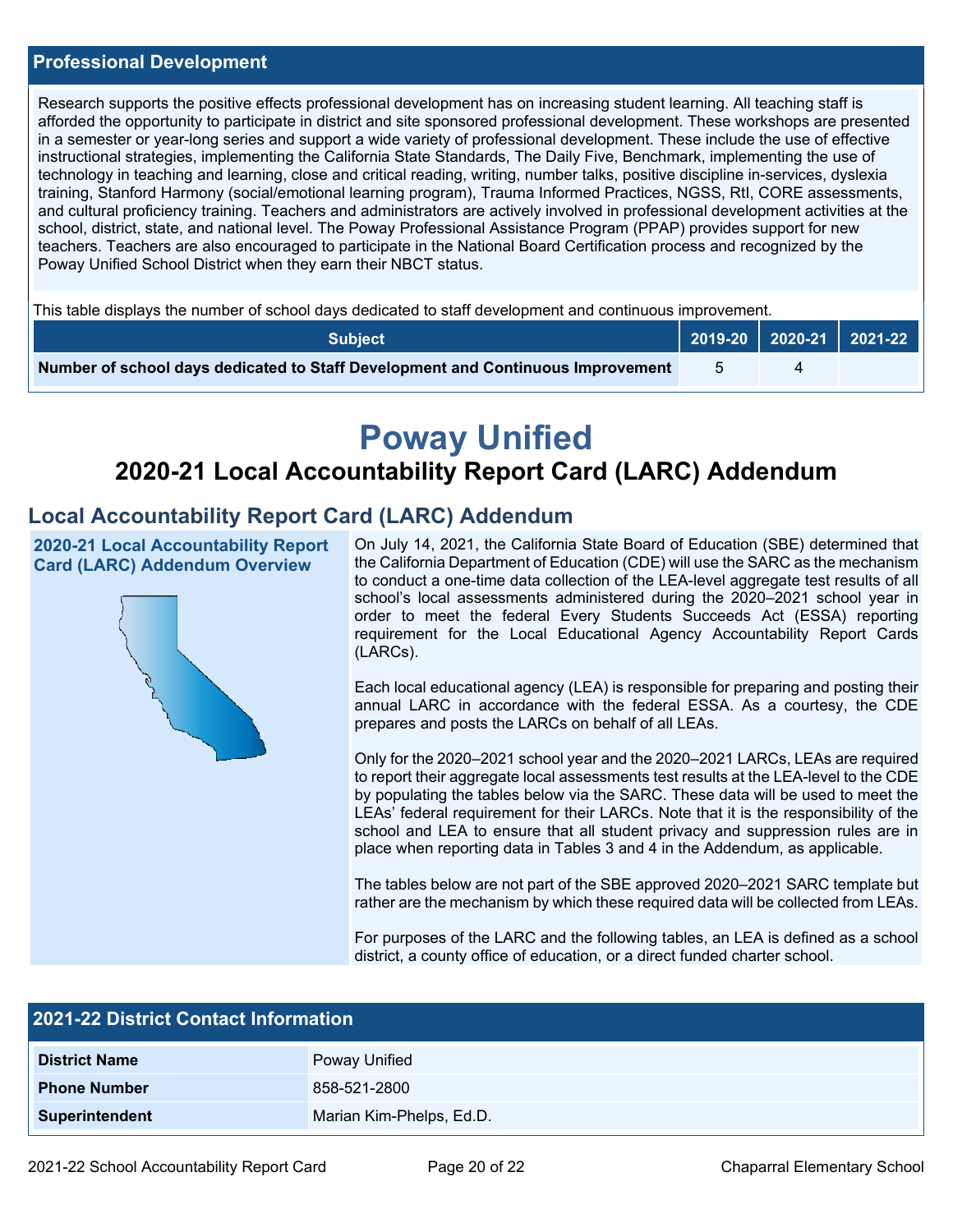**District Website Address** www.powayusd.com

#### **2020-21 CAASPP Test Results in ELA by Student Group**

This table displays CAASPP test results in ELA by student group for students grades three through eight and grade eleven taking and completing a state-administered assessment. The CDE will populate this table for schools in cases where the school administered the CAASPP assessment. In cases where the school administered a local assessment instead of CAASPP, the CDE will populate this table with "NT" values, meaning this school did not test students using the CAASPP. See the local assessment(s) table for more information.

| <b>CAASPP</b><br><b>Student Groups</b>               | <b>CAASPP</b><br><b>Total</b><br><b>Enrollment</b> | <b>CAASPP</b><br><b>Number</b><br><b>Tested</b> | <b>CAASPP</b><br><b>Percent</b><br><b>Tested</b> | <b>CAASPP</b><br><b>Percent</b><br><b>Not Tested</b> | <b>CAASPP</b><br><b>Percent</b><br><b>Met or</b><br><b>Exceeded</b> |
|------------------------------------------------------|----------------------------------------------------|-------------------------------------------------|--------------------------------------------------|------------------------------------------------------|---------------------------------------------------------------------|
| <b>All Students</b>                                  | 18814                                              | 8                                               | 0.04                                             | 99.96                                                | $\overline{\phantom{m}}$                                            |
| <b>Female</b>                                        | 9036                                               | $\overline{2}$                                  | 0.02                                             | 99.98                                                | --                                                                  |
| <b>Male</b>                                          | 9760                                               | 6                                               | 0.06                                             | 99.94                                                | --                                                                  |
| American Indian or Alaska Native                     | 21                                                 | 0                                               |                                                  | 100.00                                               |                                                                     |
| <b>Asian</b>                                         | 4246                                               | $\overline{2}$                                  | 0.05                                             | 99.95                                                | $\overline{\phantom{m}}$                                            |
| <b>Black or African American</b>                     | 341                                                | $\mathbf{1}$                                    | 0.29                                             | 99.71                                                |                                                                     |
| <b>Filipino</b>                                      | 910                                                | $\mathbf 0$                                     | 0.00                                             | 100.00                                               | --                                                                  |
| <b>Hispanic or Latino</b>                            | 3249                                               | 1                                               | 0.03                                             | 99.97                                                | --                                                                  |
| <b>Native Hawaiian or Pacific Islander</b>           | 40                                                 | 0                                               | 0.00                                             | 100.00                                               |                                                                     |
| <b>Two or More Races</b>                             | 2363                                               | $\overline{2}$                                  | 0.08                                             | 99.92                                                | $\overline{\phantom{a}}$                                            |
| <b>White</b>                                         | 7644                                               | $\overline{2}$                                  | 0.03                                             | 99.97                                                |                                                                     |
| <b>English Learners</b>                              | 1258                                               | 1                                               | 0.08                                             | 99.92                                                | --                                                                  |
| <b>Foster Youth</b>                                  | $\overline{\phantom{a}}$                           | --                                              | --                                               | --                                                   | $- -$                                                               |
| <b>Homeless</b>                                      | 840                                                | 0                                               | 0.00                                             | 100.00                                               |                                                                     |
| <b>Military</b>                                      | 532                                                | 0                                               | 0.00                                             | 100.00                                               | $\overline{\phantom{a}}$                                            |
| <b>Socioeconomically Disadvantaged</b>               | 2983                                               | $\mathbf{1}$                                    | 0.03                                             | 99.97                                                |                                                                     |
| <b>Students Receiving Migrant Education Services</b> | $\sim$                                             | $-$                                             | --                                               | --                                                   | --                                                                  |
| <b>Students with Disabilities</b>                    | 2713                                               | 8                                               | 0.29                                             | 99.71                                                | $- -$                                                               |